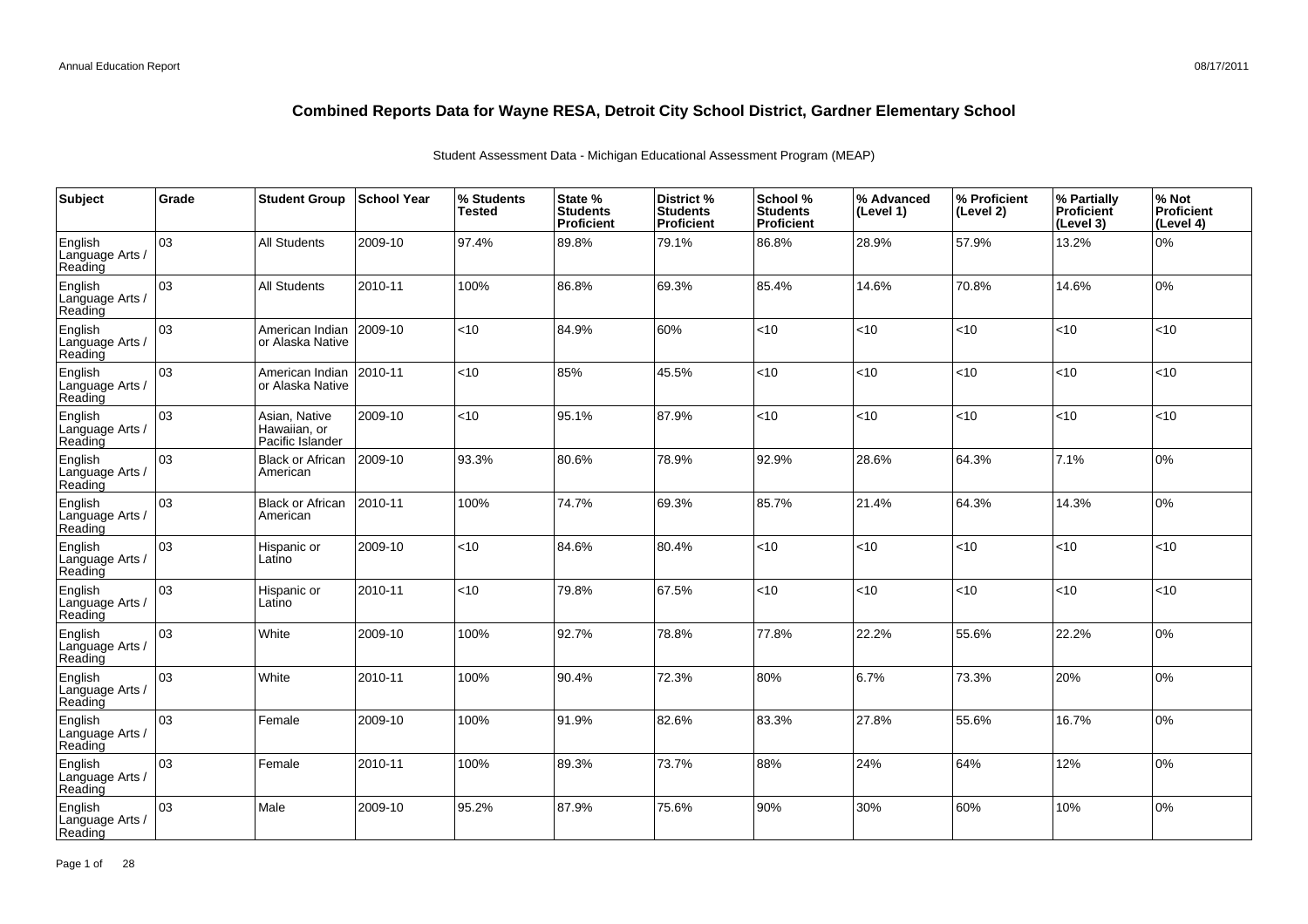| Subject                               | Grade | <b>Student Group</b>                              | <b>School Year</b> | % Students<br><b>Tested</b> | State %<br><b>Students</b><br>Proficient | District %<br><b>Students</b><br><b>Proficient</b> | School %<br><b>Students</b><br><b>Proficient</b> | % Advanced<br>(Level 1) | % Proficient<br>(Level 2) | % Partially<br><b>Proficient</b><br>(Level 3) | % Not<br>Proficient<br>(Level 4) |
|---------------------------------------|-------|---------------------------------------------------|--------------------|-----------------------------|------------------------------------------|----------------------------------------------------|--------------------------------------------------|-------------------------|---------------------------|-----------------------------------------------|----------------------------------|
| English<br>Language Arts /<br>Reading | оз    | Male                                              | 2010-11            | 100%                        | 84.3%                                    | 65%                                                | 82.6%                                            | 4.3%                    | 78.3%                     | 17.4%                                         | 0%                               |
| English<br>Language Arts /<br>Reading | lоз   | Economically<br>Disadvantaged                     | 2009-10            | 97.4%                       | 84.5%                                    | 78.3%                                              | 86.8%                                            | 28.9%                   | 57.9%                     | 13.2%                                         | 10%                              |
| English<br>Language Arts /<br>Reading | 03    | Economically<br>Disadvantaged                     | 2010-11            | 100%                        | 80.2%                                    | 69.1%                                              | 84.1%                                            | 13.6%                   | 70.5%                     | 15.9%                                         | 0%                               |
| English<br>Language Arts /<br>Reading | 03    | <b>Limited English</b><br>Proficient              | 2009-10            | 100%                        | 82.2%                                    | 80.3%                                              | 81.8%                                            | 18.2%                   | 63.6%                     | 18.2%                                         | 0%                               |
| English<br>Language Arts /<br>Reading | 03    | Limited English<br>Proficient                     | 2010-11            | 100%                        | 71.3%                                    | 67.8%                                              | 81.3%                                            | 6.3%                    | 75%                       | 18.8%                                         | 0%                               |
| English<br>Language Arts /<br>Reading | 03    | Students with<br><b>Disabilities</b>              | 2009-10            | <10                         | 71%                                      | 58.8%                                              | < 10                                             | <10                     | <10                       | <10                                           | <10                              |
| English<br>Language Arts /<br>Reading | 03    | Students with<br><b>Disabilities</b>              | 2010-11            | <10                         | 62.1%                                    | 36.7%                                              | < 10                                             | < 10                    | < 10                      | < 10                                          | < 10                             |
| English<br>Language Arts /<br>Reading | 04    | <b>All Students</b>                               | 2009-10            | 100%                        | 84.1%                                    | 64.3%                                              | 53.3%                                            | 10%                     | 43.3%                     | 40%                                           | 6.7%                             |
| English<br>Language Arts /<br>Reading | 104   | <b>All Students</b>                               | 2010-11            | 100%                        | 84.1%                                    | 63.6%                                              | 70.6%                                            | 8.8%                    | 61.8%                     | 29.4%                                         | 10%                              |
| English<br>Language Arts /<br>Reading | 104   | Asian, Native<br>Hawaiian, or<br>Pacific Islander | 2009-10            | < 10                        | 90.5%                                    | 87.5%                                              | <10                                              | <10                     | <10                       | <10                                           | <10                              |
| English<br>Language Arts /<br>Reading | 104   | Asian, Native<br>Hawaiian, or<br>Pacific Islander | 2010-11            | < 10                        | 91.8%                                    | 78.6%                                              | < 10                                             | < 10                    | < 10                      | <10                                           | <10                              |
| English<br>Language Arts /<br>Reading | 04    | <b>Black or African</b><br>American               | 2009-10            | <10                         | 68.6%                                    | 64.5%                                              | $<$ 10                                           | < 10                    | < 10                      | <10                                           | <10                              |
| English<br>Language Arts /<br>Reading | 104   | <b>Black or African</b><br>American               | 2010-11            | 100%                        | 69.1%                                    | 62.6%                                              | 66.7%                                            | 6.7%                    | 60%                       | 33.3%                                         | 0%                               |
| English<br>Language Arts<br>Reading   | 04    | Hispanic or<br>Latino                             | 2009-10            | $<$ 10                      | 74.3%                                    | 61.8%                                              | < 10                                             | < 10                    | $<$ 10                    | < 10                                          | <10                              |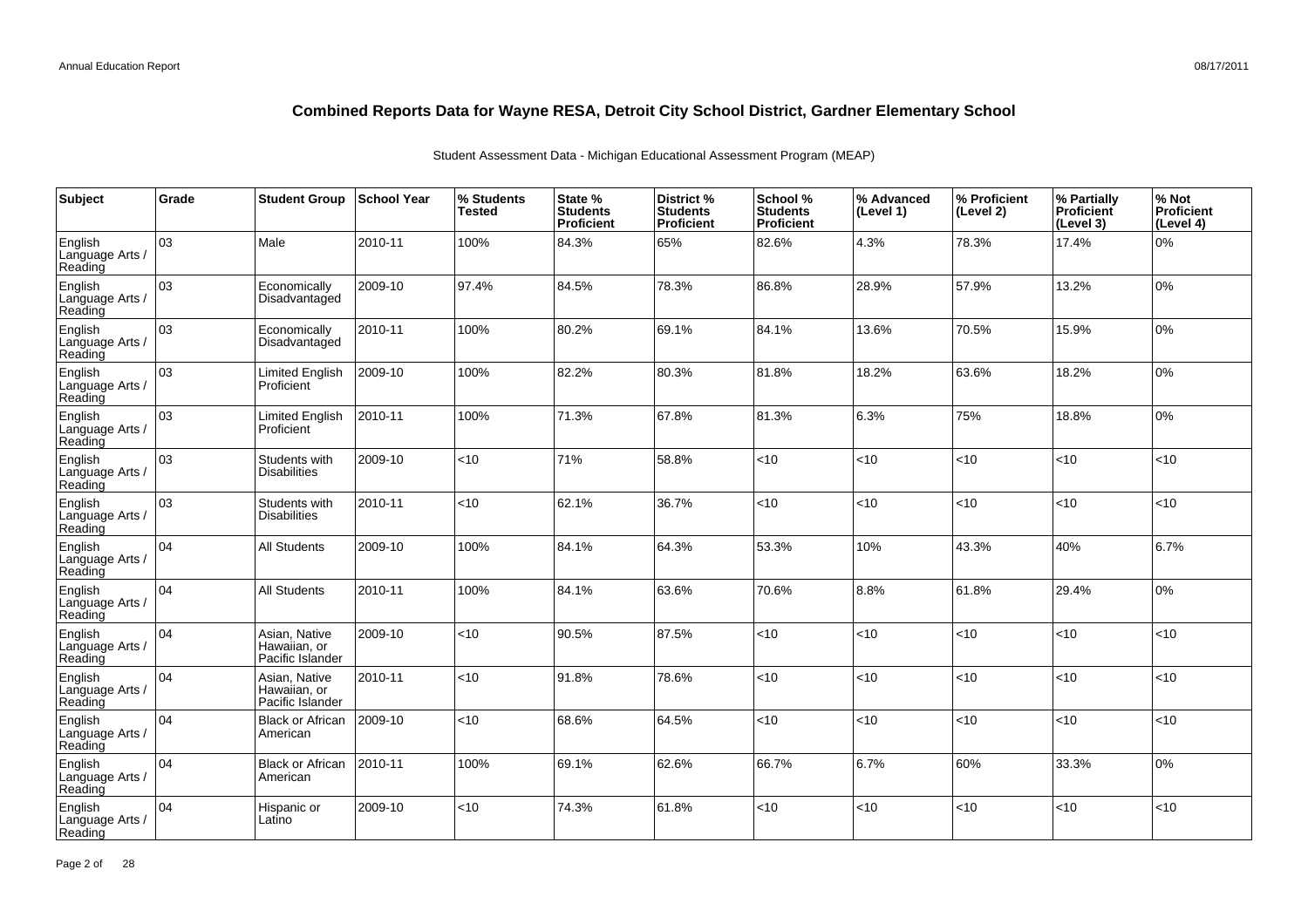| Subject                               | Grade | <b>Student Group</b>                 | School Year | % Students<br><b>Tested</b> | State %<br><b>Students</b><br>Proficient | District %<br><b>Students</b><br>Proficient | School %<br><b>Students</b><br><b>Proficient</b> | % Advanced<br>(Level 1) | % Proficient<br>(Level 2) | % Partially<br>Proficient<br>(Level 3) | % Not<br>Proficient<br>(Level 4) |
|---------------------------------------|-------|--------------------------------------|-------------|-----------------------------|------------------------------------------|---------------------------------------------|--------------------------------------------------|-------------------------|---------------------------|----------------------------------------|----------------------------------|
| English<br>Language Arts /<br>Reading | 04    | Hispanic or<br>Latino                | 2010-11     | <10                         | 77.9%                                    | 70.3%                                       | < 10                                             | <10                     | <10                       | < 10                                   | <10                              |
| English<br>Language Arts /<br>Reading | 04    | White                                | 2009-10     | 100%                        | 88.9%                                    | 61.6%                                       | 50%                                              | 12.5%                   | 37.5%                     | 43.8%                                  | 6.3%                             |
| English<br>Language Arts /<br>Reading | 04    | White                                | 2010-11     | 100%                        | 88.5%                                    | 65.3%                                       | 75%                                              | $0\%$                   | 75%                       | 25%                                    | 0%                               |
| English<br>Language Arts /<br>Reading | 04    | Female                               | 2009-10     | 100%                        | 86.1%                                    | 67.8%                                       | 60%                                              | 20%                     | 40%                       | 20%                                    | 20%                              |
| English<br>Language Arts /<br>Reading | 04    | Female                               | 2010-11     | 100%                        | 87%                                      | 68.8%                                       | 94.1%                                            | 5.9%                    | 88.2%                     | 5.9%                                   | 0%                               |
| English<br>Language Arts /<br>Reading | 04    | Male                                 | 2009-10     | 100%                        | 82.1%                                    | 60.8%                                       | 50%                                              | 5%                      | 45%                       | 50%                                    | 0%                               |
| English<br>Language Arts /<br>Reading | 04    | Male                                 | 2010-11     | 100%                        | 81.3%                                    | 58.6%                                       | 47.1%                                            | 11.8%                   | 35.3%                     | 52.9%                                  | 0%                               |
| English<br>Language Arts<br>Reading   | 04    | Economically<br>Disadvantaged        | 2009-10     | 100%                        | 75.7%                                    | 63.3%                                       | 55.2%                                            | 10.3%                   | 44.8%                     | 37.9%                                  | 6.9%                             |
| English<br>Language Arts<br>Reading   | 04    | Economically<br>Disadvantaged        | 2010-11     | 100%                        | 76.1%                                    | 63.2%                                       | 78.6%                                            | 10.7%                   | 67.9%                     | 21.4%                                  | 0%                               |
| English<br>Language Arts /<br>Reading | 04    | Limited English<br>Proficient        | 2009-10     | 100%                        | 64.3%                                    | 63.5%                                       | 52.4%                                            | 14.3%                   | 38.1%                     | 38.1%                                  | 9.5%                             |
| English<br>Language Arts<br>Reading   | 04    | <b>Limited English</b><br>Proficient | 2010-11     | 100%                        | 66.5%                                    | 68.7%                                       | 71.4%                                            | 7.1%                    | 64.3%                     | 28.6%                                  | 0%                               |
| English<br>Language Arts<br>Reading   | 04    | Students with<br><b>Disabilities</b> | 2009-10     | $<$ 10                      | 58%                                      | 43.2%                                       | < 10                                             | <10                     | < 10                      | < 10                                   | <10                              |
| English<br>Language Arts<br>Reading   | 04    | Students with<br><b>Disabilities</b> | 2010-11     | $<$ 10                      | 54.2%                                    | 25.8%                                       | < 10                                             | <10                     | < 10                      | $ $ < 10                               | <10                              |
| English<br>Language Arts<br>Reading   | 05    | All Students                         | 2009-10     | 100%                        | 85.2%                                    | 65.1%                                       | 42.9%                                            | 7.1%                    | 35.7%                     | 46.4%                                  | 10.7%                            |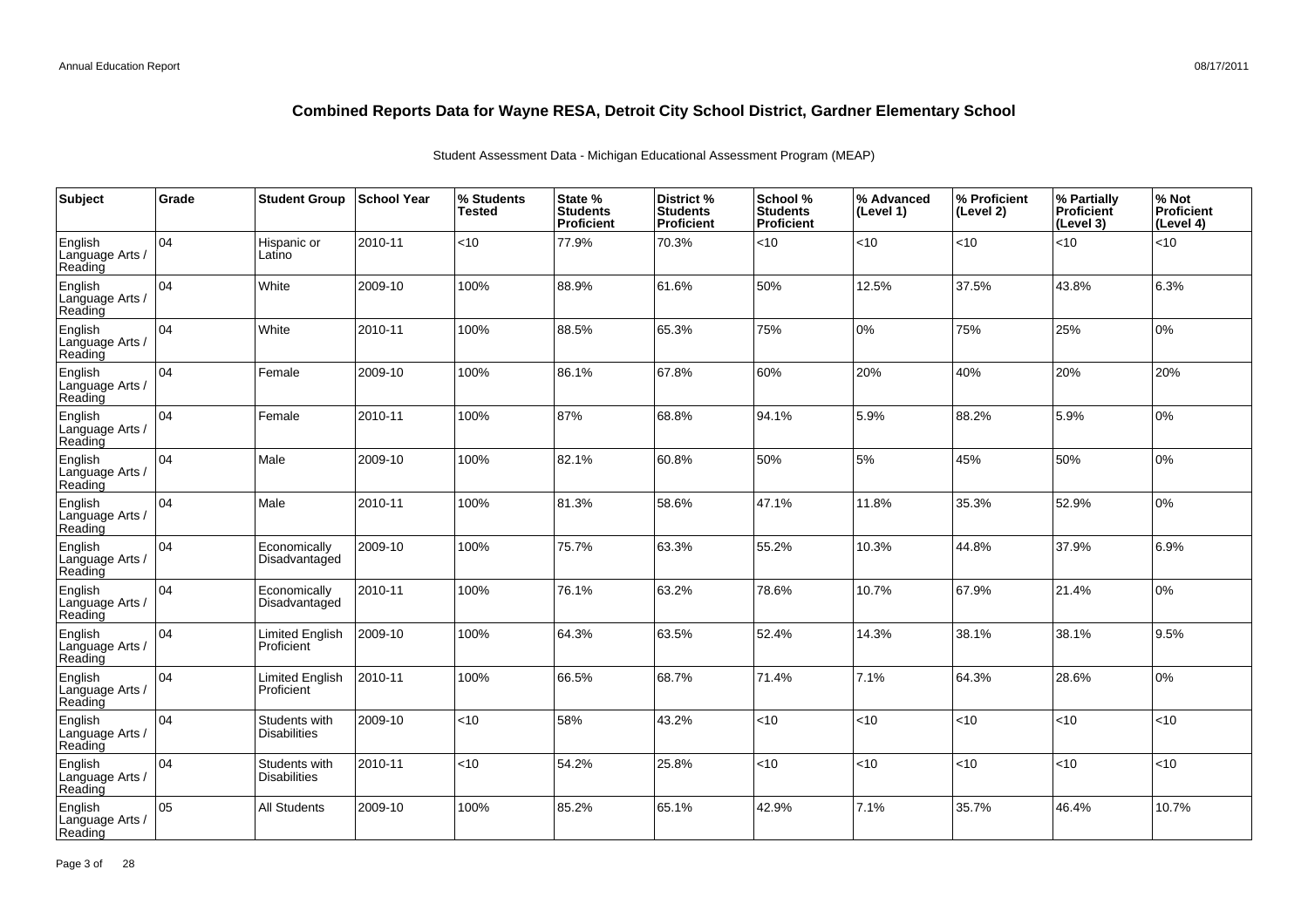| <b>Subject</b>                        | Grade | <b>Student Group</b>                              | School Year | % Students<br><b>Tested</b> | State %<br><b>Students</b><br>Proficient | District %<br><b>Students</b><br><b>Proficient</b> | School %<br><b>Students</b><br><b>Proficient</b> | % Advanced<br>(Level 1) | % Proficient<br>(Level 2) | % Partially<br>Proficient<br>(Level 3) | % Not<br>Proficient<br>(Level 4) |
|---------------------------------------|-------|---------------------------------------------------|-------------|-----------------------------|------------------------------------------|----------------------------------------------------|--------------------------------------------------|-------------------------|---------------------------|----------------------------------------|----------------------------------|
| English<br>Language Arts /<br>Reading | 05    | <b>All Students</b>                               | 2010-11     | 100%                        | 85.1%                                    | 65.4%                                              | 97%                                              | 33.3%                   | 63.6%                     | 3%                                     | 0%                               |
| English<br>Language Arts /<br>Reading | 05    | American Indian<br>or Alaska Native               | 2009-10     | <10                         | 82.5%                                    | 55.6%                                              | < 10                                             | <10                     | <10                       | < 10                                   | <10                              |
| English<br>Language Arts /<br>Reading | 05    | American Indian<br>or Alaska Native               | 2010-11     | <10                         | 83.3%                                    | 80.8%                                              | < 10                                             | <10                     | $<$ 10                    | < 10                                   | <10                              |
| English<br>Language Arts /<br>Reading | 05    | Asian, Native<br>Hawaiian, or<br>Pacific Islander | 2010-11     | <10                         | 92.2%                                    | 83%                                                | <10                                              | <10                     | $10^{-1}$                 | <10                                    | <10                              |
| English<br>Language Arts /<br>Reading | 05    | <b>Black or African</b><br>American               | 2009-10     | 100%                        | 70.4%                                    | 65.2%                                              | 40%                                              | 0%                      | 40%                       | 46.7%                                  | 13.3%                            |
| English<br>Language Arts<br>Reading   | 05    | <b>Black or African</b><br>American               | 2010-11     | 100%                        | 71.6%                                    | 64.6%                                              | 100%                                             | 20%                     | 80%                       | $ 0\%$                                 | 0%                               |
| English<br>Language Arts /<br>Reading | 05    | Hispanic or<br>Latino                             | 2009-10     | $<$ 10                      | 74.6%                                    | 62.6%                                              | < 10                                             | <10                     | <10                       | < 10                                   | <10                              |
| English<br>Language Arts<br>Reading   | 05    | Hispanic or<br>Latino                             | 2010-11     | <10                         | 78.5%                                    | 69.2%                                              | <10                                              | <10                     | $10^{-1}$                 | <10                                    | <10                              |
| English<br>Language Arts<br>Reading   | lo5   | White                                             | 2009-10     | 100%                        | 89.8%                                    | 67%                                                | 45.5%                                            | 18.2%                   | 27.3%                     | 54.5%                                  | 0%                               |
| English<br>Language Arts<br>Reading   | 05    | White                                             | 2010-11     | 100%                        | 89%                                      | 67.5%                                              | 92.9%                                            | 35.7%                   | 57.1%                     | 7.1%                                   | 0%                               |
| English<br>Language Arts<br>Reading   | 05    | Female                                            | 2009-10     | 100%                        | 86.8%                                    | 67.7%                                              | 50%                                              | 20%                     | 30%                       | 40%                                    | 10%                              |
| English<br>Language Arts<br>Reading   | 05    | Female                                            | 2010-11     | 100%                        | 87.7%                                    | 69.3%                                              | 93.3%                                            | 26.7%                   | 66.7%                     | 6.7%                                   | 0%                               |
| English<br>Language Arts<br>Reading   | lo5   | Male                                              | 2009-10     | 100%                        | 83.5%                                    | 62.5%                                              | 38.9%                                            | 0%                      | 38.9%                     | 50%                                    | 11.1%                            |
| English<br>Language Arts<br>Reading   | 05    | Male                                              | 2010-11     | 100%                        | 82.6%                                    | 61.5%                                              | 100%                                             | 38.9%                   | 61.1%                     | 0%                                     | 0%                               |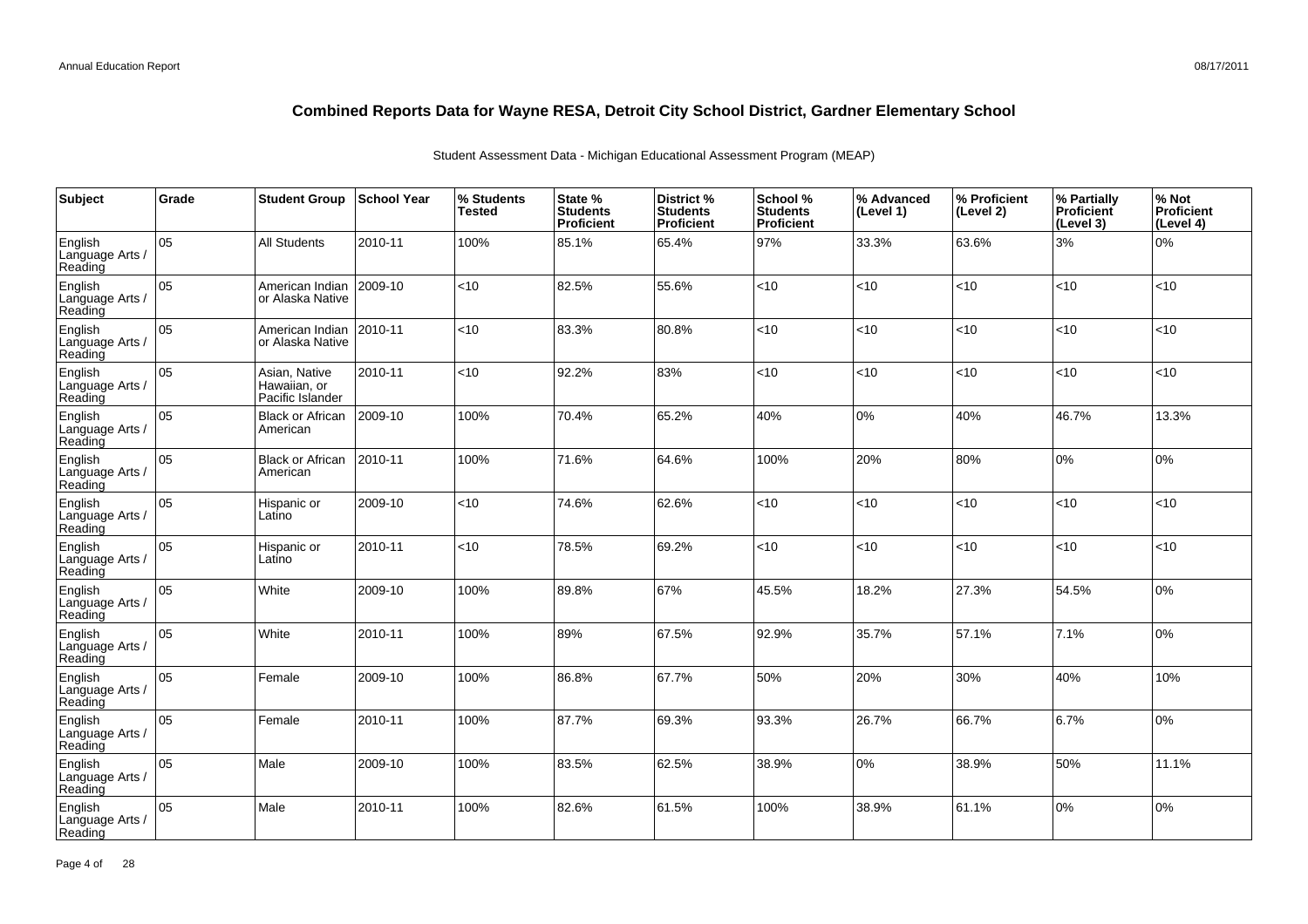| Subject                               | Grade | <b>Student Group</b>                              | <b>School Year</b> | % Students<br><b>Tested</b> | State %<br><b>Students</b><br><b>Proficient</b> | District %<br><b>Students</b><br><b>Proficient</b> | School %<br><b>Students</b><br><b>Proficient</b> | % Advanced<br>(Level 1) | % Proficient<br>(Level 2) | % Partially<br>Proficient<br>(Level 3) | % Not<br><b>Proficient</b><br>(Level 4) |
|---------------------------------------|-------|---------------------------------------------------|--------------------|-----------------------------|-------------------------------------------------|----------------------------------------------------|--------------------------------------------------|-------------------------|---------------------------|----------------------------------------|-----------------------------------------|
| English<br>Language Arts /<br>Reading | 05    | Economically<br>Disadvantaged                     | 2009-10            | 100%                        | 76.6%                                           | 63.8%                                              | 42.9%                                            | 7.1%                    | 35.7%                     | 46.4%                                  | 10.7%                                   |
| English<br>Language Arts /<br>Reading | 05    | Economically<br>Disadvantaged                     | 2010-11            | 100%                        | 77.4%                                           | 64.9%                                              | 96.3%                                            | 33.3%                   | 63%                       | 3.7%                                   | 0%                                      |
| English<br>Language Arts /<br>Reading | 05    | <b>Limited English</b><br>Proficient              | 2009-10            | 100%                        | 61.8%                                           | 62.9%                                              | 46.2%                                            | 15.4%                   | 30.8%                     | 46.2%                                  | 7.7%                                    |
| English<br>Language Arts<br>Reading   | 05    | <b>Limited English</b><br>Proficient              | 2010-11            | 100%                        | 63.3%                                           | 70.9%                                              | 93.8%                                            | 50%                     | 43.8%                     | 6.3%                                   | 0%                                      |
| English<br>Language Arts<br>Reading   | 05    | Students with<br><b>Disabilities</b>              | 2009-10            | $<$ 10                      | 57.6%                                           | 36.2%                                              | $<$ 10                                           | <10                     | <10                       | $<$ 10                                 | <10                                     |
| English<br>Language Arts<br>Reading   | 05    | Students with<br><b>Disabilities</b>              | 2010-11            | < 10                        | 53%                                             | 30.1%                                              | <10                                              | <10                     | <10                       | < 10                                   | <10                                     |
| Mathematics                           | 03    | <b>All Students</b>                               | 2009-10            | 100%                        | 94.8%                                           | 85.6%                                              | 94.9%                                            | 33.3%                   | 61.5%                     | 5.1%                                   | 0%                                      |
| <b>Mathematics</b>                    | 03    | <b>All Students</b>                               | 2010-11            | 100%                        | 95.3%                                           | 84%                                                | 91.5%                                            | 25.5%                   | 66%                       | 8.5%                                   | 0%                                      |
| <b>Mathematics</b>                    | 03    | American Indian<br>or Alaska Native               | 2010-11            | <10                         | 95.1%                                           | 91.7%                                              | < 10                                             | <10                     | <10                       | $<$ 10                                 | <10                                     |
| <b>Mathematics</b>                    | 03    | Asian, Native<br>Hawaiian, or<br>Pacific Islander | 2009-10            | < 10                        | 98%                                             | 98.3%                                              | < 10                                             | <10                     | <10                       | <10                                    | <10                                     |
| <b>Mathematics</b>                    | 03    | <b>Black or African</b><br>American               | 2009-10            | 100%                        | 87.7%                                           | 85%                                                | 87.5%                                            | 31.3%                   | 56.3%                     | 12.5%                                  | 0%                                      |
| Mathematics                           | 03    | <b>Black or African</b><br>American               | 2010-11            | 100%                        | 88.6%                                           | 82.9%                                              | 96.3%                                            | 22.2%                   | 74.1%                     | 3.7%                                   | 0%                                      |
| Mathematics                           | 03    | Hispanic or<br>Latino                             | 2009-10            | $<$ 10                      | 92.3%                                           | 87.8%                                              | $<$ 10                                           | <10                     | <10                       | $<$ 10                                 | <10                                     |
| Mathematics                           | 03    | Hispanic or<br>Latino                             | 2010-11            | <10                         | 93.5%                                           | 89.4%                                              | $<$ 10                                           | <10                     | <10                       | $ $ < 10                               | <10                                     |
| Mathematics                           | 03    | White                                             | 2009-10            | 100%                        | 96.9%                                           | 90.8%                                              | 100%                                             | 38.9%                   | 61.1%                     | 0%                                     | 0%                                      |
| <b>Mathematics</b>                    | 03    | White                                             | 2010-11            | 100%                        | 97.1%                                           | 88.8%                                              | 93.3%                                            | 26.7%                   | 66.7%                     | 6.7%                                   | 0%                                      |
| Mathematics                           | 03    | Female                                            | 2009-10            | 100%                        | 94.8%                                           | 86.3%                                              | 94.7%                                            | 31.6%                   | 63.2%                     | 5.3%                                   | 0%                                      |
| <b>Mathematics</b>                    | 03    | Female                                            | 2010-11            | 100%                        | 95.3%                                           | 84.2%                                              | 83.3%                                            | 25%                     | 58.3%                     | 16.7%                                  | 0%                                      |
| Mathematics                           | 03    | Male                                              | 2009-10            | 100%                        | 94.8%                                           | 84.8%                                              | 95%                                              | 35%                     | 60%                       | 5%                                     | 0%                                      |
| Mathematics                           | 03    | Male                                              | 2010-11            | 100%                        | 95.3%                                           | 83.9%                                              | 100%                                             | 26.1%                   | 73.9%                     | 0%                                     | 0%                                      |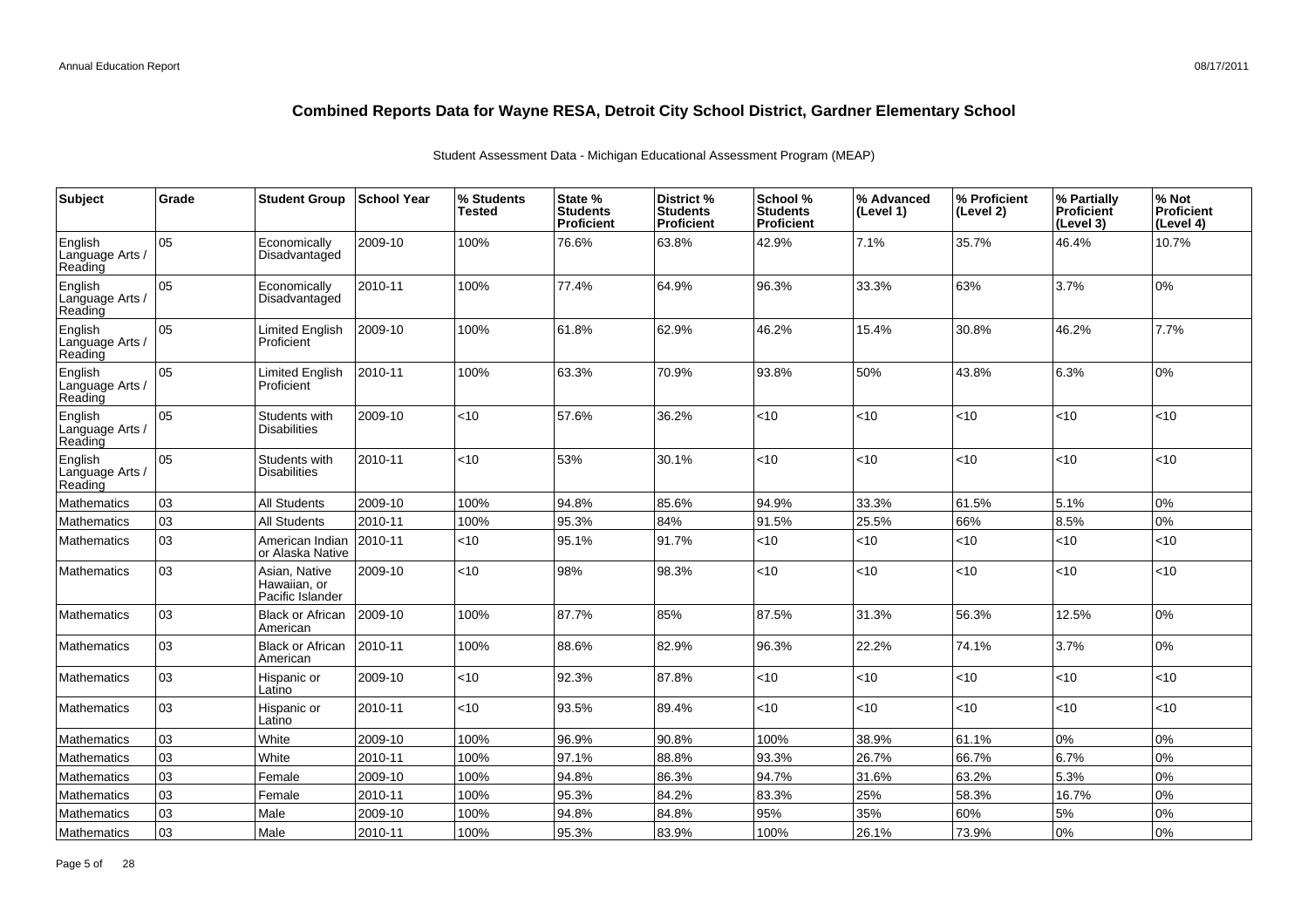| <b>Subject</b>     | Grade | <b>Student Group</b>                              | ∣School Year | % Students<br>Tested | State %<br><b>Students</b><br>Proficient | District %<br><b>Students</b><br><b>Proficient</b> | School %<br><b>Students</b><br><b>Proficient</b> | % Advanced<br>(Level 1) | % Proficient<br>(Level 2) | % Partially<br><b>Proficient</b><br>(Level 3) | % Not<br>Proficient<br>(Level 4) |
|--------------------|-------|---------------------------------------------------|--------------|----------------------|------------------------------------------|----------------------------------------------------|--------------------------------------------------|-------------------------|---------------------------|-----------------------------------------------|----------------------------------|
| <b>Mathematics</b> | 03    | Economically<br>Disadvantaged                     | 2009-10      | 100%                 | 91.9%                                    | 85.2%                                              | 94.9%                                            | 33.3%                   | 61.5%                     | 5.1%                                          | 0%                               |
| <b>Mathematics</b> | 03    | Economically<br>Disadvantaged                     | 2010-11      | 100%                 | 92.7%                                    | 83.5%                                              | 93%                                              | 23.3%                   | 69.8%                     | 7%                                            | 0%                               |
| <b>Mathematics</b> | 03    | <b>Limited English</b><br>Proficient              | 2009-10      | 100%                 | 92.1%                                    | 89.7%                                              | 100%                                             | 31.8%                   | 68.2%                     | 0%                                            | 0%                               |
| <b>Mathematics</b> | 03    | <b>Limited English</b><br>Proficient              | 2010-11      | 100%                 | 92.1%                                    | 89.2%                                              | 81.3%                                            | 31.3%                   | 50%                       | 18.8%                                         | 0%                               |
| <b>Mathematics</b> | 03    | Students with<br><b>Disabilities</b>              | 2009-10      | $<$ 10               | 87.8%                                    | 78.6%                                              | <10                                              | <10                     | <10                       | < 10                                          | $<$ 10                           |
| <b>Mathematics</b> | 03    | Students with<br><b>Disabilities</b>              | 2010-11      | <10                  | 88.7%                                    | 72.6%                                              | $<$ 10                                           | $<$ 10                  | $<$ 10                    | $<$ 10                                        | < 10                             |
| Mathematics        | 04    | All Students                                      | 2009-10      | 100%                 | 92.3%                                    | 78.5%                                              | 76.7%                                            | 40%                     | 36.7%                     | 20%                                           | 3.3%                             |
| <b>Mathematics</b> | 04    | <b>All Students</b>                               | 2010-11      | 100%                 | 91.5%                                    | 75.4%                                              | 91.2%                                            | 29.4%                   | 61.8%                     | 8.8%                                          | 0%                               |
| <b>Mathematics</b> | 04    | Asian, Native<br>Hawaiian, or<br>Pacific Islander | 2009-10      | $<$ 10               | 96.9%                                    | 95%                                                | < 10                                             | <10                     | < 10                      | < 10                                          | < 10                             |
| <b>Mathematics</b> | 04    | Asian, Native<br>Hawaiian, or<br>Pacific Islander | 2010-11      | $<$ 10               | 96.8%                                    | 89.3%                                              | < 10                                             | < 10                    | < 10                      | <10                                           | < 10                             |
| <b>Mathematics</b> | 04    | <b>Black or African</b><br>American               | 2009-10      | $<$ 10               | 82.3%                                    | 77.4%                                              | < 10                                             | <10                     | <10                       | $<$ 10                                        | < 10                             |
| <b>Mathematics</b> | 04    | <b>Black or African</b><br>American               | 2010-11      | 100%                 | 81.2%                                    | 74.1%                                              | 93.3%                                            | 26.7%                   | 66.7%                     | 6.7%                                          | 0%                               |
| <b>Mathematics</b> | 104   | Hispanic or<br>Latino                             | 2009-10      | $<$ 10               | 89.3%                                    | 86.4%                                              | < 10                                             | <10                     | < 10                      | <10                                           | <10                              |
| <b>Mathematics</b> | 04    | Hispanic or<br>Latino                             | 2010-11      | <10                  | 88.7%                                    | 83.6%                                              | <10                                              | <10                     | <10                       | $<$ 10                                        | < 10                             |
| Mathematics        | 04    | White                                             | 2009-10      | 100%                 | 95.1%                                    | 82.8%                                              | 81.3%                                            | 50%                     | 31.3%                     | 12.5%                                         | 6.3%                             |
| <b>Mathematics</b> | 04    | White                                             | 2010-11      | 100%                 | 94.3%                                    | 77.6%                                              | 93.8%                                            | 31.3%                   | 62.5%                     | 6.3%                                          | 0%                               |
| <b>Mathematics</b> | 04    | Female                                            | 2009-10      | 100%                 | 92.9%                                    | 80.4%                                              | 90%                                              | 60%                     | 30%                       | 10%                                           | 0%                               |
| <b>Mathematics</b> | 04    | Female                                            | 2010-11      | 100%                 | 91.6%                                    | 75.3%                                              | 94.1%                                            | 29.4%                   | 64.7%                     | 5.9%                                          | 0%                               |
| Mathematics        | 04    | Male                                              | 2009-10      | 100%                 | 91.6%                                    | 76.7%                                              | 70%                                              | 30%                     | 40%                       | 25%                                           | 5%                               |
| <b>Mathematics</b> | 04    | Male                                              | 2010-11      | 100%                 | 91.3%                                    | 75.4%                                              | 88.2%                                            | 29.4%                   | 58.8%                     | 11.8%                                         | 0%                               |
| <b>Mathematics</b> | 04    | Economically<br>Disadvantaged                     | 2009-10      | 100%                 | 87.8%                                    | 78%                                                | 79.3%                                            | 41.4%                   | 37.9%                     | 20.7%                                         | 0%                               |
| <b>Mathematics</b> | 04    | Economically<br>Disadvantaged                     | 2010-11      | 100%                 | 86.9%                                    | 75.3%                                              | 92.9%                                            | 32.1%                   | 60.7%                     | 7.1%                                          | 0%                               |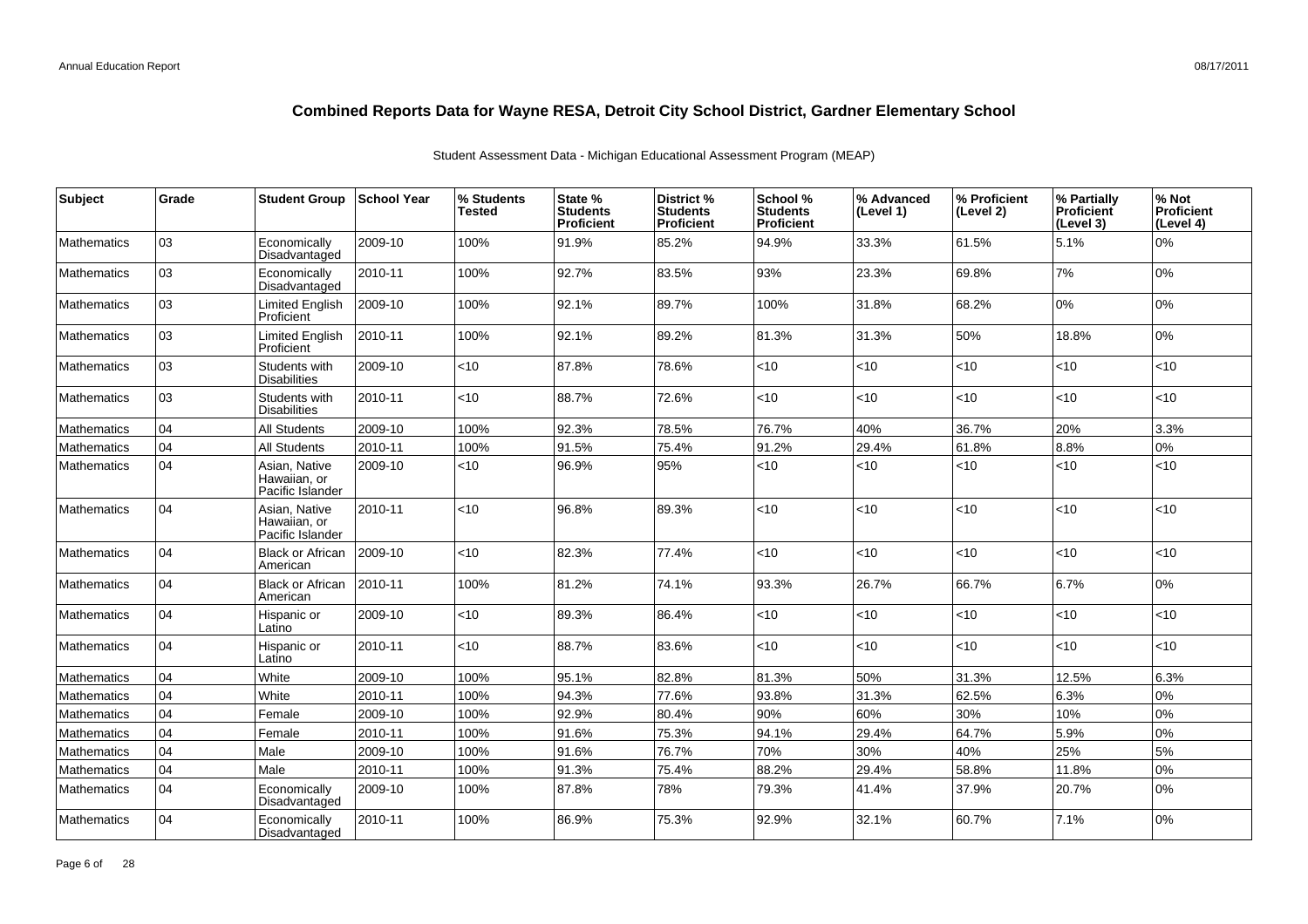| Subject            | Grade | <b>Student Group</b>                              | School Year | % Students<br>Tested | State %<br><b>Students</b><br><b>Proficient</b> | District %<br><b>Students</b><br><b>Proficient</b> | School %<br><b>Students</b><br><b>Proficient</b> | % Advanced<br>(Level 1) | % Proficient<br>(Level 2) | % Partially<br><b>Proficient</b><br>(Level 3) | % Not<br>Proficient<br>(Level 4) |
|--------------------|-------|---------------------------------------------------|-------------|----------------------|-------------------------------------------------|----------------------------------------------------|--------------------------------------------------|-------------------------|---------------------------|-----------------------------------------------|----------------------------------|
| <b>Mathematics</b> | 04    | <b>Limited English</b><br>Proficient              | 2009-10     | 100%                 | 86.6%                                           | 87.7%                                              | 76.2%                                            | 47.6%                   | 28.6%                     | 23.8%                                         | 0%                               |
| <b>Mathematics</b> | 04    | <b>Limited English</b><br>Proficient              | 2010-11     | 100%                 | 84.5%                                           | 82.7%                                              | 92.9%                                            | 28.6%                   | 64.3%                     | 7.1%                                          | 0%                               |
| <b>Mathematics</b> | 04    | Students with<br><b>Disabilities</b>              | 2009-10     | $<$ 10               | 80%                                             | 66.6%                                              | <10                                              | $<$ 10                  | $<$ 10                    | < 10                                          | <10                              |
| <b>Mathematics</b> | 04    | Students with<br><b>Disabilities</b>              | 2010-11     | <10                  | 77.5%                                           | 58.6%                                              | < 10                                             | <10                     | <10                       | <10                                           | <10                              |
| Mathematics        | 05    | All Students                                      | 2009-10     | 100%                 | 79.5%                                           | 57%                                                | 37%                                              | 7.4%                    | 29.6%                     | 55.6%                                         | 7.4%                             |
| <b>Mathematics</b> | 05    | All Students                                      | 2010-11     | 100%                 | 79.9%                                           | 54.4%                                              | 96.9%                                            | 75%                     | 21.9%                     | 3.1%                                          | 0%                               |
| <b>Mathematics</b> | 05    | American Indian<br>or Alaska Native               | 2010-11     | <10                  | 73.8%                                           | 56%                                                | < 10                                             | < 10                    | <10                       | $<10$                                         | <10                              |
| <b>Mathematics</b> | 05    | Asian, Native<br>Hawaiian, or<br>Pacific Islander | 2010-11     | <10                  | 92.3%                                           | 85%                                                | <10                                              | <10                     | <10                       | <10                                           | <10                              |
| <b>Mathematics</b> | 05    | <b>Black or African</b><br>American               | 2009-10     | 100%                 | 62.5%                                           | 56%                                                | 33.3%                                            | 0%                      | 33.3%                     | 53.3%                                         | 13.3%                            |
| <b>Mathematics</b> | 05    | <b>Black or African</b><br>American               | 2010-11     | 100%                 | 61.3%                                           | 52.2%                                              | 92.9%                                            | 64.3%                   | 28.6%                     | 7.1%                                          | 0%                               |
| <b>Mathematics</b> | 05    | Hispanic or<br>Latino                             | 2009-10     | <10                  | 71%                                             | 64.2%                                              | <10                                              | $<$ 10                  | <10                       | $<10$                                         | <10                              |
| <b>Mathematics</b> | 05    | Hispanic or<br>Latino                             | 2010-11     | <10                  | 73.5%                                           | 67.5%                                              | <10                                              | $<$ 10                  | $<$ 10                    | < 10                                          | <10                              |
| <b>Mathematics</b> | 05    | White                                             | 2009-10     | 100%                 | 84.3%                                           | 59.1%                                              | 45.5%                                            | 18.2%                   | 27.3%                     | 54.5%                                         | 0%                               |
| <b>Mathematics</b> | 05    | White                                             | 2010-11     | 100%                 | 85.1%                                           | 62%                                                | 100%                                             | 78.6%                   | 21.4%                     | 0%                                            | 0%                               |
| <b>Mathematics</b> | 05    | Female                                            | 2009-10     | 100%                 | 79.6%                                           | 57.3%                                              | 40%                                              | 20%                     | 20%                       | 60%                                           | 0%                               |
| <b>Mathematics</b> | 05    | Female                                            | 2010-11     | 100%                 | 80.1%                                           | 54.3%                                              | 100%                                             | 78.6%                   | 21.4%                     | 0%                                            | 0%                               |
| <b>Mathematics</b> | 05    | Male                                              | 2009-10     | 100%                 | 79.4%                                           | 56.7%                                              | 35.3%                                            | 0%                      | 35.3%                     | 52.9%                                         | 11.8%                            |
| <b>Mathematics</b> | 05    | Male                                              | 2010-11     | 100%                 | 79.7%                                           | 54.4%                                              | 94.4%                                            | 72.2%                   | 22.2%                     | 5.6%                                          | 0%                               |
| <b>Mathematics</b> | 05    | Economically<br>Disadvantaged                     | 2009-10     | 100%                 | 69.8%                                           | 56%                                                | 37%                                              | 7.4%                    | 29.6%                     | 55.6%                                         | 7.4%                             |
| <b>Mathematics</b> | 05    | Economically<br>Disadvantaged                     | 2010-11     | 100%                 | 70.2%                                           | 53.7%                                              | 100%                                             | 80.8%                   | 19.2%                     | 0%                                            | 0%                               |
| <b>Mathematics</b> | 05    | <b>Limited English</b><br>Proficient              | 2009-10     | 100%                 | 67.6%                                           | 66.3%                                              | 41.7%                                            | 16.7%                   | 25%                       | 50%                                           | 8.3%                             |
| <b>Mathematics</b> | 05    | Limited English<br>Proficient                     | 2010-11     | 100%                 | 64.7%                                           | 69.8%                                              | 100%                                             | 87.5%                   | 12.5%                     | 0%                                            | 0%                               |
| Mathematics        | 05    | Students with<br><b>Disabilities</b>              | 2009-10     | $<$ 10               | 52.8%                                           | 33.6%                                              | <10                                              | <10                     | <10                       | <10                                           | <10                              |
| Page 7 of 28       |       |                                                   |             |                      |                                                 |                                                    |                                                  |                         |                           |                                               |                                  |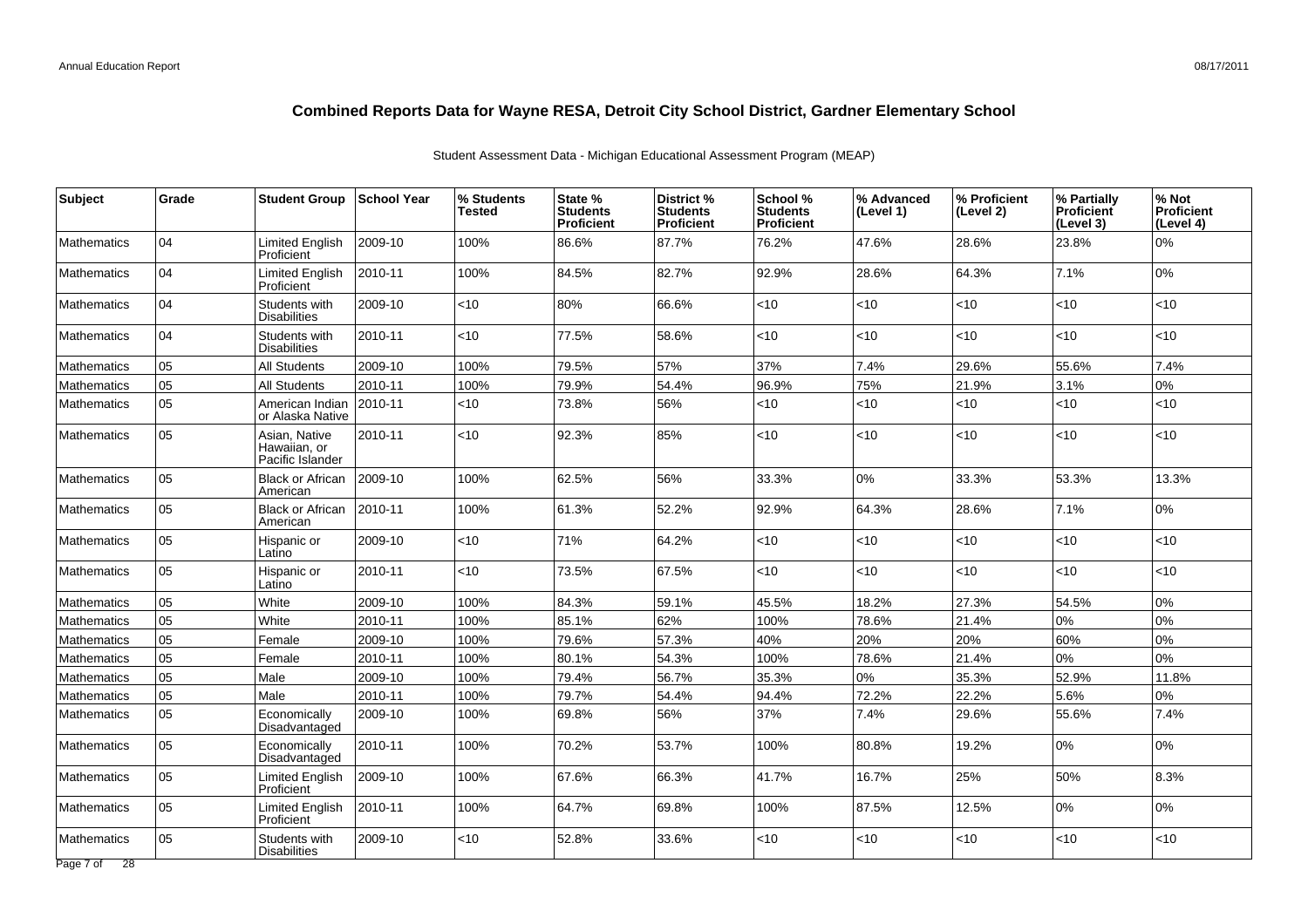| <b>Subject</b>     | Grade | <b>Student Group</b>                              | School Year | % Students<br>Tested | State %<br><b>Students</b><br>Proficient | District %<br><b>Students</b><br><b>Proficient</b> | School %<br><b>Students</b><br><b>Proficient</b> | % Advanced<br>(Level 1) | % Proficient<br>(Level 2) | % Partially<br><b>Proficient</b><br>(Level 3) | % Not<br>Proficient<br>(Level 4) |
|--------------------|-------|---------------------------------------------------|-------------|----------------------|------------------------------------------|----------------------------------------------------|--------------------------------------------------|-------------------------|---------------------------|-----------------------------------------------|----------------------------------|
| <b>Mathematics</b> | 05    | Students with<br><b>Disabilities</b>              | 2010-11     | < 10                 | 50.2%                                    | 28.7%                                              | <10                                              | <10                     | <10                       | < 10                                          | <10                              |
| Science            | 05    | <b>All Students</b>                               | 2009-10     | 100%                 | 81%                                      | 56.6%                                              | 29.6%                                            | 3.7%                    | 25.9%                     | 59.3%                                         | 11.1%                            |
| Science            | 05    | <b>All Students</b>                               | 2010-11     | 100%                 | 78.1%                                    | 47.6%                                              | 87.5%                                            | 9.4%                    | 78.1%                     | 12.5%                                         | 0%                               |
| Science            | 05    | American Indian<br>or Alaska Native               | 2010-11     | <10                  | 74.6%                                    | 57.7%                                              | $<$ 10                                           | $<$ 10                  | $<$ 10                    | < 10                                          | <10                              |
| Science            | 05    | Asian, Native<br>Hawaiian, or<br>Pacific Islander | 2010-11     | < 10                 | 87.4%                                    | 81.7%                                              | <10                                              | < 10                    | <10                       | < 10                                          | <10                              |
| Science            | 05    | <b>Black or African</b><br>American               | 2009-10     | 100%                 | 59.6%                                    | 56.1%                                              | 20%                                              | 0%                      | 20%                       | 60%                                           | 20%                              |
| Science            | 05    | <b>Black or African</b><br>American               | 2010-11     | 100%                 | 52.8%                                    | 45.5%                                              | 85.7%                                            | 0%                      | 85.7%                     | 14.3%                                         | 0%                               |
| Science            | 05    | Hispanic or<br>Latino                             | 2009-10     | < 10                 | 68.8%                                    | 58.8%                                              | < 10                                             | $<$ 10                  | < 10                      | < 10                                          | <10                              |
| Science            | 05    | Hispanic or<br>Latino                             | 2010-11     | $<$ 10               | 67.8%                                    | 59%                                                | $<$ 10                                           | <10                     | <10                       | < 10                                          | <10                              |
| Science            | 05    | White                                             | 2009-10     | 100%                 | 87.5%                                    | 62.5%                                              | 45.5%                                            | 9.1%                    | 36.4%                     | 54.5%                                         | 0%                               |
| Science            | 05    | White                                             | 2010-11     | 100%                 | 85.5%                                    | 56.7%                                              | 92.9%                                            | 14.3%                   | 78.6%                     | 7.1%                                          | 0%                               |
| Science            | 05    | Female                                            | 2009-10     | 100%                 | 81.1%                                    | 56.3%                                              | 20%                                              | 10%                     | 10%                       | 80%                                           | 0%                               |
| Science            | 05    | Female                                            | 2010-11     | 100%                 | 78.6%                                    | 48.3%                                              | 92.9%                                            | 14.3%                   | 78.6%                     | 7.1%                                          | 0%                               |
| Science            | 05    | Male                                              | 2009-10     | 100%                 | 80.8%                                    | 56.9%                                              | 35.3%                                            | 0%                      | 35.3%                     | 47.1%                                         | 17.6%                            |
| Science            | 05    | Male                                              | 2010-11     | 100%                 | 77.5%                                    | 47%                                                | 83.3%                                            | 5.6%                    | 77.8%                     | 16.7%                                         | 0%                               |
| Science            | 05    | Economically<br>Disadvantaged                     | 2009-10     | 100%                 | 70.6%                                    | 55.4%                                              | 29.6%                                            | 3.7%                    | 25.9%                     | 59.3%                                         | 11.1%                            |
| Science            | 05    | Economically<br>Disadvantaged                     | 2010-11     | 100%                 | 66.6%                                    | 46.6%                                              | 84.6%                                            | 11.5%                   | 73.1%                     | 15.4%                                         | 0%                               |
| Science            | 05    | Limited English<br>Proficient                     | 2009-10     | 100%                 | 56.7%                                    | 58.9%                                              | 41.7%                                            | 8.3%                    | 33.3%                     | 50%                                           | 8.3%                             |
| Science            | 05    | <b>Limited English</b><br>Proficient              | 2010-11     | 100%                 | 49%                                      | 62.1%                                              | 87.5%                                            | 18.8%                   | 68.8%                     | 12.5%                                         | 0%                               |
| Science            | 05    | Students with<br><b>Disabilities</b>              | 2009-10     | <10                  | 60.7%                                    | 36.6%                                              | <10                                              | $<$ 10                  | <10                       | < 10                                          | <10                              |
| Science            | 05    | Students with<br><b>Disabilities</b>              | 2010-11     | < 10                 | 54.1%                                    | 26.1%                                              | <10                                              | $<$ 10                  | $<$ 10                    | < 10                                          | <10                              |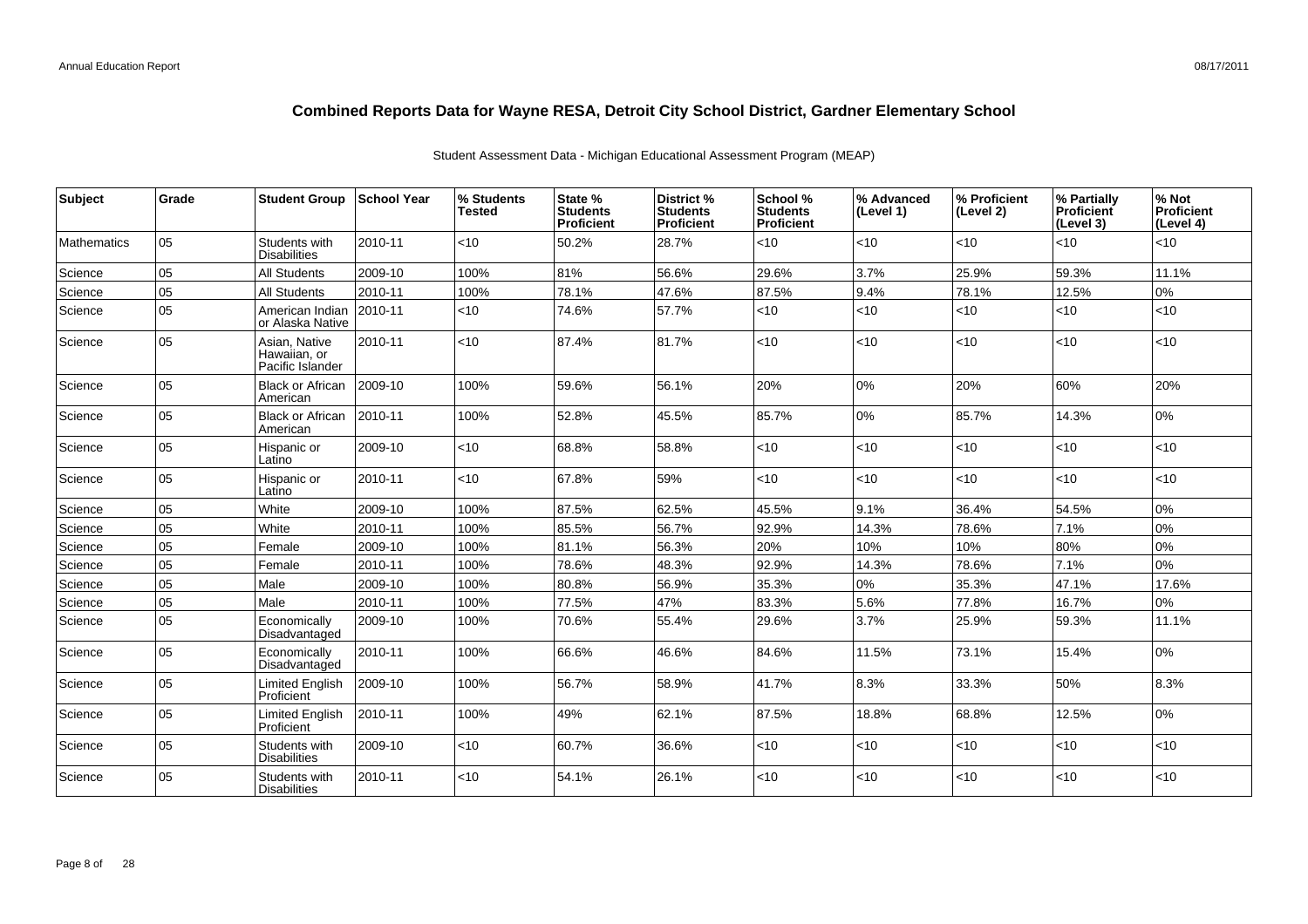Student Assessment Data - Michigan Merit Examination (MME)

| Subject | Grade | ⊺Student Group | School Year | <b>Students</b><br><b>Tested</b> | State %<br>Students<br>∣Proficient | District %<br><b>Students</b><br><b>Proficient</b> | School %<br>Students<br><b>Proficien</b> | 1 O /<br>Advanced<br>$ $ (Level 1) | % Proficient<br>(Level 2) | <sup>1</sup> % Partially<br>Proficient<br>$ $ (Level 3) | % Not<br>Proficient<br>(Level 4) |
|---------|-------|----------------|-------------|----------------------------------|------------------------------------|----------------------------------------------------|------------------------------------------|------------------------------------|---------------------------|---------------------------------------------------------|----------------------------------|
|---------|-------|----------------|-------------|----------------------------------|------------------------------------|----------------------------------------------------|------------------------------------------|------------------------------------|---------------------------|---------------------------------------------------------|----------------------------------|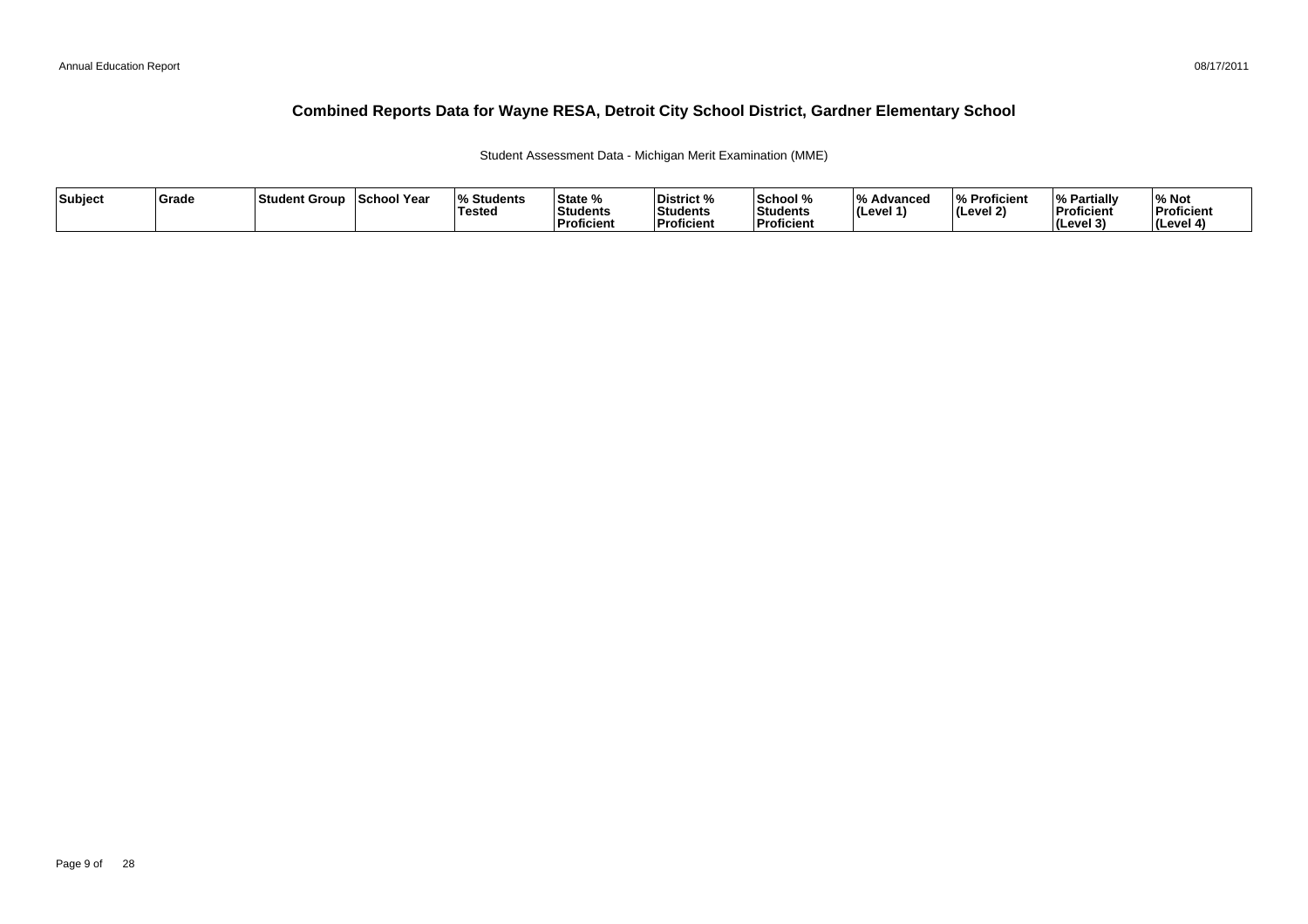Student Assessment Data - MI-Access : Functional Independence

| Subject | Grade | <b>Student Group</b> | School Year | <b>Students</b><br>Tested | <b>State % Students District %</b><br>Proficient | <b>Students</b><br><b>Proficient</b> | 'School %<br><b>Students</b><br>Proficient | Surpassed<br>$ $ (Level 1 | l 0/<br><b>Attained</b><br>(Level 2) | ا Emerging<br>$ $ (Level 3 <sup>'</sup> |
|---------|-------|----------------------|-------------|---------------------------|--------------------------------------------------|--------------------------------------|--------------------------------------------|---------------------------|--------------------------------------|-----------------------------------------|
|---------|-------|----------------------|-------------|---------------------------|--------------------------------------------------|--------------------------------------|--------------------------------------------|---------------------------|--------------------------------------|-----------------------------------------|

08/17/2011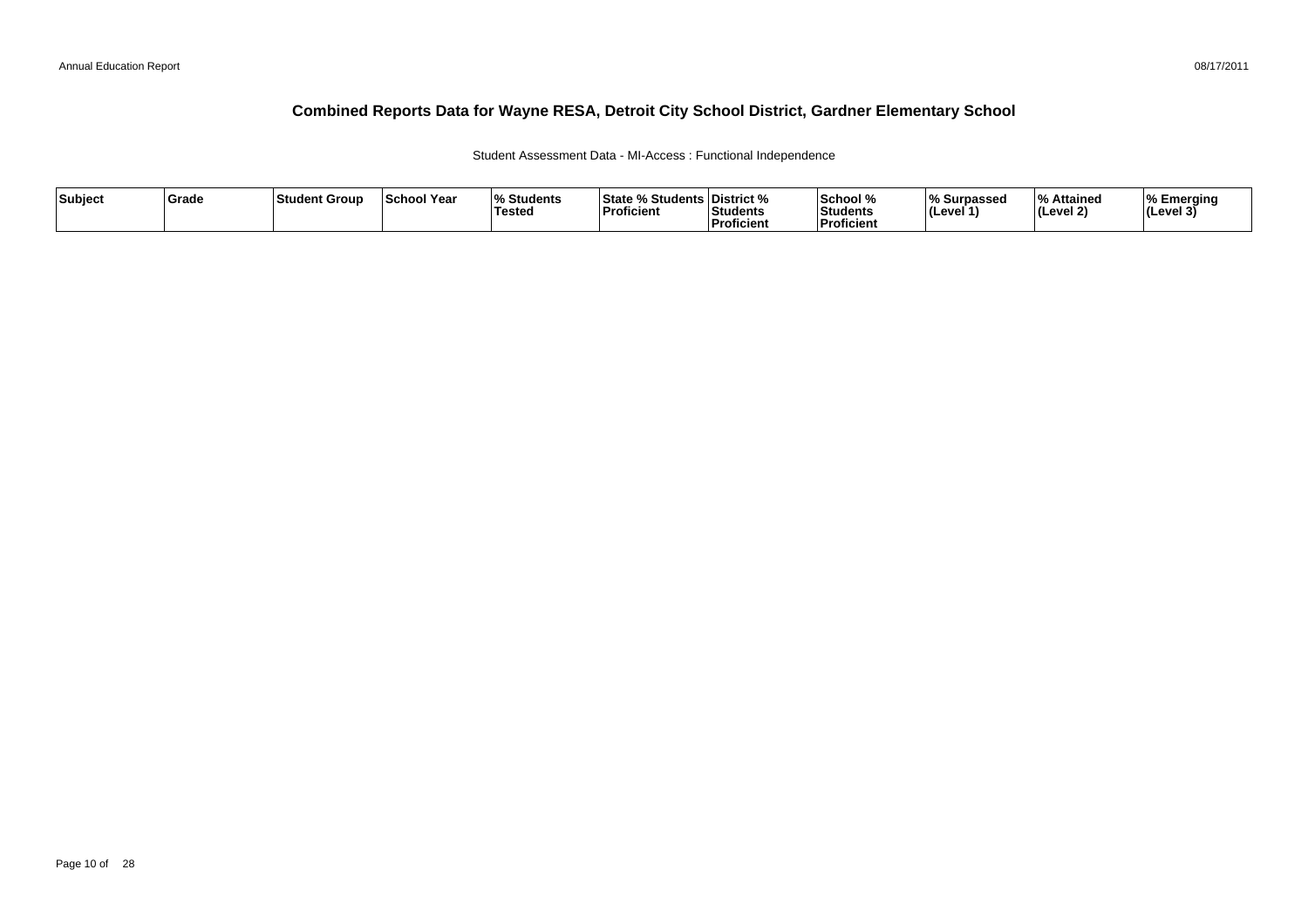Student Assessment Data - MI-Access : Supported Independence

| Subject | Grade | 'Student Group | <b>School Year</b> | % Students<br>Testea | % Students   District %<br>l State %<br>Proficient | Students<br><b>Proficient</b> | School %<br>Students<br><b>Proficien</b> | ∣% Surpassed<br>(Level 1) | $\mathbf{0}_{\alpha}$<br>Attained<br>(Level 2) | Emerging<br>$ $ (Level 3 <sup>'</sup> |
|---------|-------|----------------|--------------------|----------------------|----------------------------------------------------|-------------------------------|------------------------------------------|---------------------------|------------------------------------------------|---------------------------------------|
|---------|-------|----------------|--------------------|----------------------|----------------------------------------------------|-------------------------------|------------------------------------------|---------------------------|------------------------------------------------|---------------------------------------|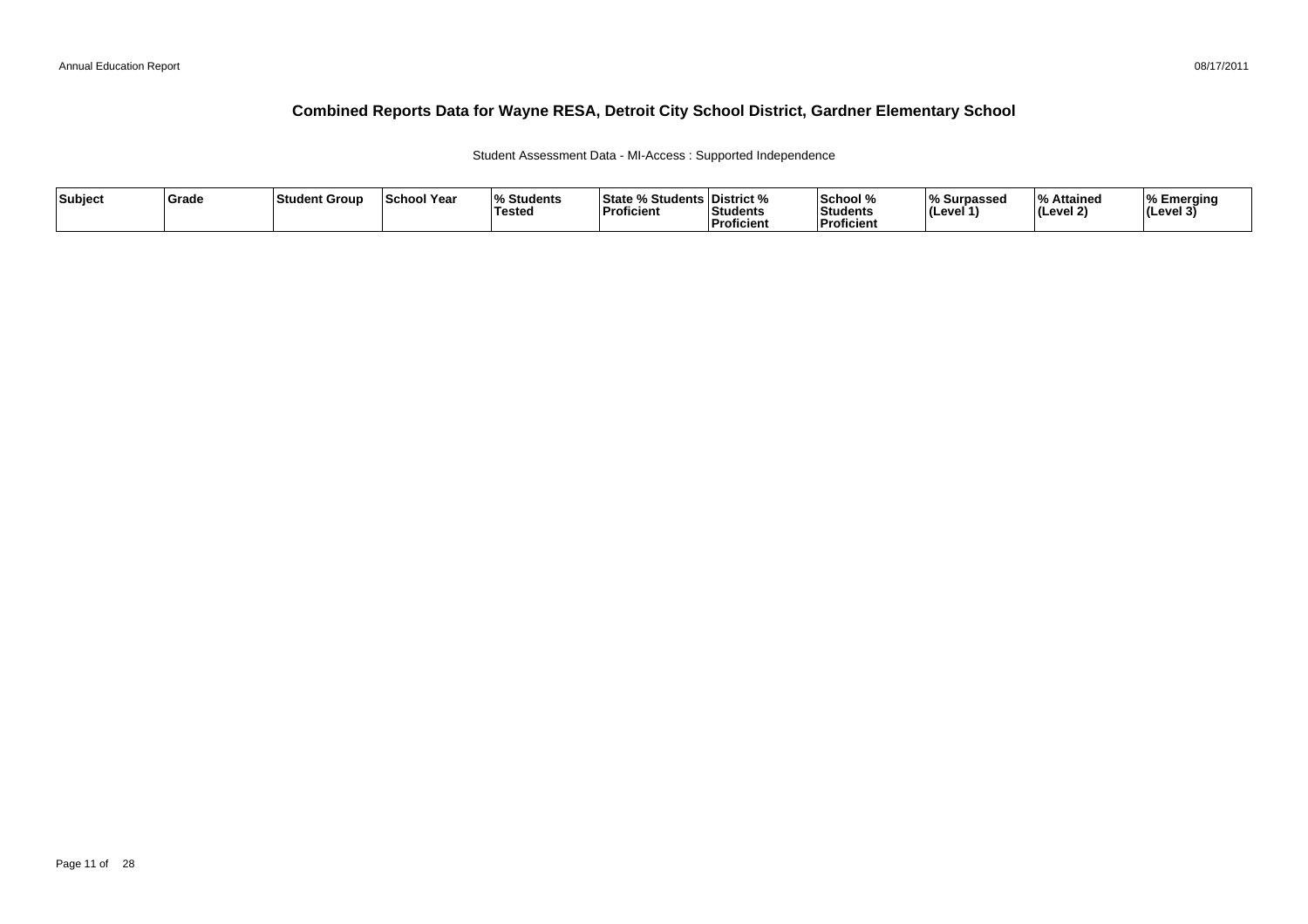### Student Assessment Data - MI-Access : Participation

| Subject | ∣Grade | <b>Student Group</b> | ∣School Year | $\mathbf{a}$<br>Students<br>'Tested | <sup>৹⁄</sup> Students ∟<br>State<br><b>Proficient</b> | ∣District %<br>Students<br><sup>'</sup> Proficient | School %<br>Students<br><b>Proficien</b> | % Surpassed<br>∣(Level 1` | $\overline{\mathbf{0}}$<br>% Attained<br>(Level 2) | Emerging<br> (Level 3 |
|---------|--------|----------------------|--------------|-------------------------------------|--------------------------------------------------------|----------------------------------------------------|------------------------------------------|---------------------------|----------------------------------------------------|-----------------------|
|---------|--------|----------------------|--------------|-------------------------------------|--------------------------------------------------------|----------------------------------------------------|------------------------------------------|---------------------------|----------------------------------------------------|-----------------------|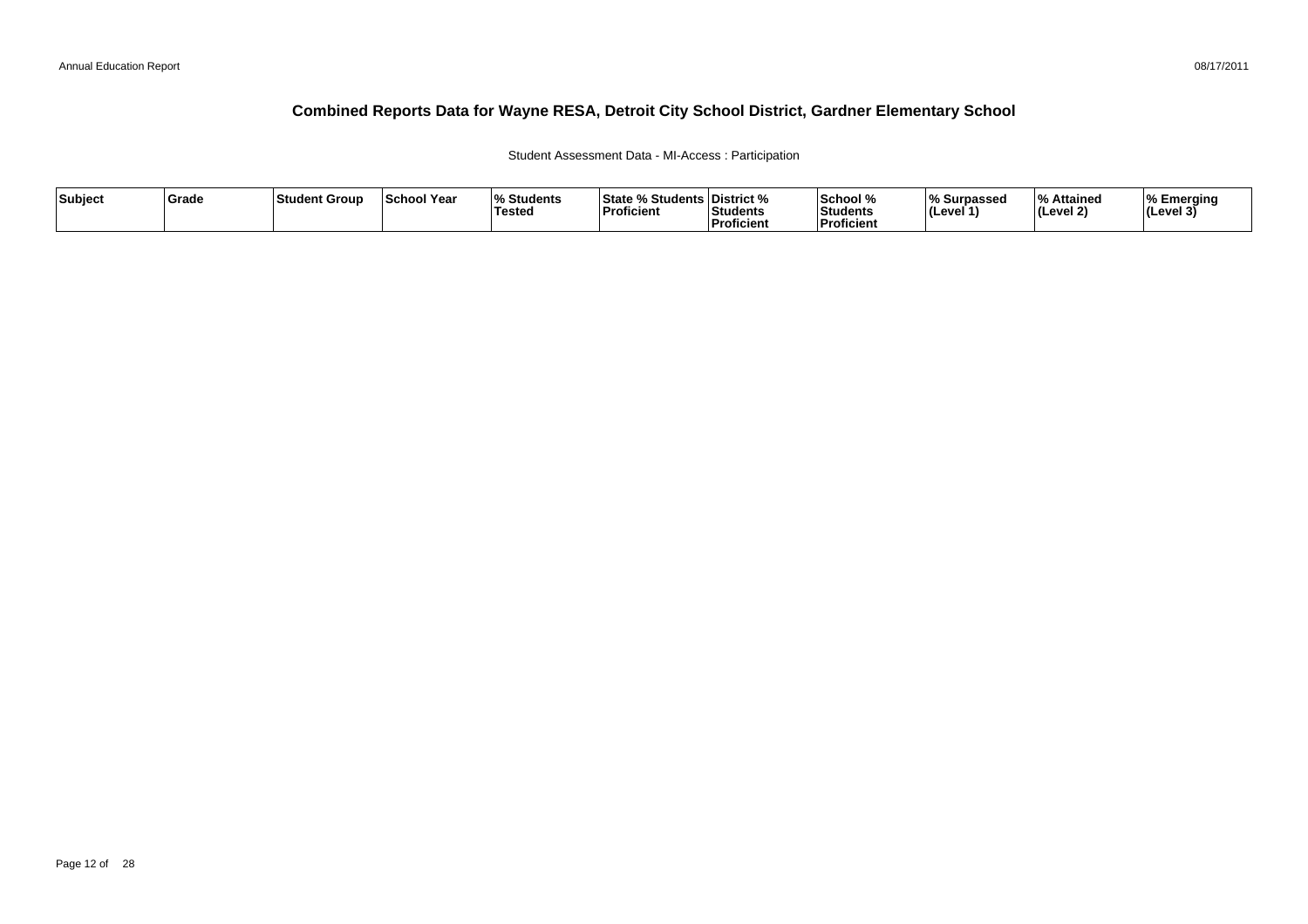| Subject            | Grade | <b>Student Group</b>          | <b>School Year</b> | % Students<br><b>Tested</b> | <b>State % Students</b><br>Proficient | District %<br><b>Students</b><br><b>Proficient</b> | School %<br>Students<br>Proficient | % Level 1 | % Level 2 | % Level 3 |
|--------------------|-------|-------------------------------|--------------------|-----------------------------|---------------------------------------|----------------------------------------------------|------------------------------------|-----------|-----------|-----------|
| Reading            | 04    | All Students                  | 2009-10            | <10                         | 50.7%                                 | 51.6%                                              | $<$ 10                             | <10       | $ $ < 10  | < 10      |
| Reading            | 04    | Black or African<br>American  | 2009-10            | $ $ < 10                    | 43.8%                                 | 53.8%                                              | < 10                               | $<$ 10    | $ $ < 10  | $<$ 10    |
| Reading            | 04    | White                         | 2009-10            | <10                         | 52.8%                                 | < 10                                               | <10                                | <10       | $ $ < 10  | <10       |
| Reading            | 04    | l Male                        | 2009-10            | <10                         | 50.8%                                 | 54.8%                                              | < 10                               | $<$ 10    | < 10      | $<$ 10    |
| Reading            | 04    | Economically<br>Disadvantaged | 2009-10            | $ $ < 10                    | 49.8%                                 | 51.7%                                              | < 10                               | $<$ 10    | $ $ < 10  | $<$ 10    |
| Reading            | 05    | All Students                  | 2009-10            | < 10                        | 50%                                   | 28.2%                                              | < 10                               | $<$ 10    | < 10      | $<$ 10    |
| Reading            | 05    | Black or African<br>American  | 2009-10            | $\vert$ < 10                | 41.1%                                 | 33.3%                                              | $10$                               | < 10      | $ $ < 10  | $<$ 10    |
| Reading            | 05    | Male                          | 2009-10            | <10                         | 48%                                   | 29.6%                                              | < 10                               | <10       | $ $ < 10  | < 10      |
| Reading            | 05    | Economically<br>Disadvantaged | 2009-10            | $ $ < 10                    | 48%                                   | 26.9%                                              | < 10                               | $<$ 10    | $ $ < 10  | $<$ 10    |
| <b>Mathematics</b> | 04    | <b>All Students</b>           | 2009-10            | $<10$                       | 73%                                   | 78.2%                                              | < 10                               | <10       | < 10      | < 10      |
| Mathematics        | 04    | Black or African<br>American  | 2009-10            | $\vert$ < 10                | 67.4%                                 | 73.5%                                              | < 10                               | < 10      | $ $ < 10  | $<$ 10    |
| <b>Mathematics</b> | 04    | White                         | 2009-10            | < 10                        | 76.4%                                 | < 10                                               | $<$ 10                             | $<$ 10    | < 10      | $<$ 10    |
| <b>Mathematics</b> | 04    | Male                          | 2009-10            | $<$ 10                      | 74%                                   | 83.3%                                              | < 10                               | <10       | < 10      | $<$ 10    |
| Mathematics        | 04    | Economically<br>Disadvantaged | 2009-10            | $ $ < 10                    | 72.5%                                 | 80.4%                                              | < 10                               | $<$ 10    | $ $ < 10  | $<$ 10    |
| <b>Mathematics</b> | 05    | <b>All Students</b>           | 2009-10            | < 10                        | 62.6%                                 | 39.7%                                              | < 10                               | <10       | $ $ < 10  | <10       |
| Mathematics        | 05    | Black or African<br>American  | 2009-10            | $ $ < 10                    | 55.2%                                 | 39.1%                                              | < 10                               | $<$ 10    | $ $ < 10  | $<$ 10    |
| Mathematics        | 05    | Male                          | 2009-10            | $<10$                       | 63.6%                                 | 36.2%                                              | < 10                               | <10       | < 10      | < 10      |
| <b>Mathematics</b> | 05    | Economically<br>Disadvantaged | 2009-10            | $ $ < 10                    | 60.3%                                 | 39%                                                | $<$ 10                             | $<$ 10    | $ $ < 10  | $<$ 10    |

### Student Assessment Data - MEAP-Access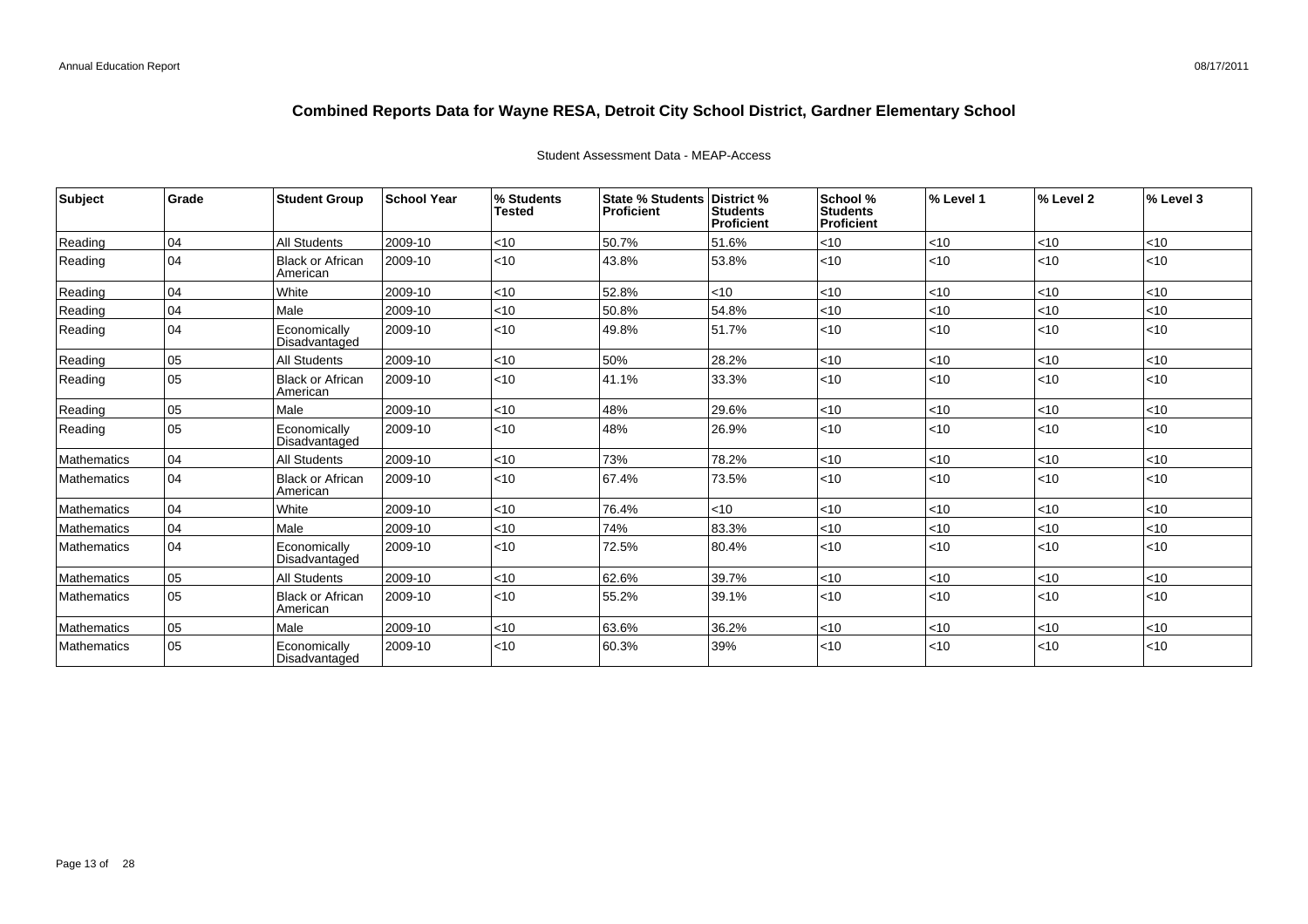## AYP Detail Data

| <b>Student Group</b>                           | Location        | <b>Subject</b>                     | % Tested (Goal 95%) | % Proficient for AYP* |
|------------------------------------------------|-----------------|------------------------------------|---------------------|-----------------------|
| All Students                                   | State           | English Language Arts /<br>Reading | 98.9%               | 93.7%                 |
| <b>All Students</b>                            | <b>State</b>    | Mathematics                        | 98.6%               | 94.4%                 |
| <b>All Students</b>                            | <b>District</b> | English Language Arts /<br>Reading | 94.9%               | 85.2%                 |
| <b>All Students</b>                            | <b>District</b> | Mathematics                        | 94%                 | 87.5%                 |
| All Students                                   | School          | English Language Arts /<br>Reading | 100%                | 94.7%                 |
| <b>All Students</b>                            | School          | Mathematics                        | 99.1%               | 95.6%                 |
| American Indian or Alaska<br>Native            | <b>State</b>    | English Language Arts /<br>Reading | 98.4%               | 92.1%                 |
| American Indian or Alaska<br>Native            | <b>State</b>    | <b>Mathematics</b>                 | 98.1%               | 93.4%                 |
| American Indian or Alaska<br>Native            | <b>District</b> | English Language Arts /<br>Reading | 93.3%               | 89.5%                 |
| American Indian or Alaska<br>Native            | <b>District</b> | <b>Mathematics</b>                 | 91.7%               | 87.1%                 |
| American Indian or Alaska<br>Native            | School          | English Language Arts /<br>Reading | <30                 | <30                   |
| American Indian or Alaska<br>Native            | School          | Mathematics                        | <30                 | $30$                  |
| Asian, Native Hawaiian, or<br>Pacific Islander | <b>State</b>    | English Language Arts /<br>Reading | 100.5%              | 96.5%                 |
| Asian, Native Hawaiian, or<br>Pacific Islander | <b>State</b>    | <b>Mathematics</b>                 | 99.3%               | 97.4%                 |
| Asian, Native Hawaiian, or<br>Pacific Islander | <b>District</b> | English Language Arts /<br>Reading | 98.5%               | 90%                   |
| Asian, Native Hawaiian, or<br>Pacific Islander | <b>District</b> | <b>Mathematics</b>                 | 98.5%               | 95.5%                 |
| Asian, Native Hawaiian, or<br>Pacific Islander | School          | English Language Arts /<br>Reading | <30                 | <30                   |
| Asian, Native Hawaiian, or<br>Pacific Islander | School          | <b>Mathematics</b>                 | <30                 | $30$                  |
| <b>Black or African American</b>               | State           | English Language Arts /<br>Reading | 96.8%               | 87.7%                 |
| <b>Black or African American</b>               | <b>State</b>    | Mathematics                        | 96.4%               | 88.9%                 |
| <b>Black or African American</b>               | <b>District</b> | English Language Arts /<br>Reading | 94.8%               | 84.7%                 |
| <b>Black or African American</b>               | <b>District</b> | Mathematics                        | 93.8%               | 86.5%                 |
| <b>Black or African American</b>               | School          | English Language Arts /<br>Reading | 100%                | 93.5%                 |
| <b>Black or African American</b>               | School          | <b>Mathematics</b>                 | 98.2%               | 95.7%                 |
| Hispanic or Latino                             | <b>State</b>    | English Language Arts /<br>Reading | 98.8%               | 91.7%                 |
| Hispanic or Latino                             | <b>State</b>    | <b>Mathematics</b>                 | 98.1%               | 93.4%                 |
| Hispanic or Latino                             | <b>District</b> | English Language Arts /<br>Reading | 95.5%               | 88.8%                 |
| Hispanic or Latino                             | <b>District</b> | <b>Mathematics</b>                 | 94.9%               | 94%                   |
| Hispanic or Latino                             | School          | English Language Arts /<br>Reading | <30                 | <30                   |
| Hispanic or Latino                             | School          | <b>Mathematics</b>                 | $30$                | <30                   |
| Two or More Races                              | <b>State</b>    | English Language Arts /<br>Reading | 99.2%               | 94.1%                 |
| Two or More Races                              | <b>State</b>    | <b>Mathematics</b>                 | 99%                 | 94.9%                 |
| Two or More Races                              | <b>District</b> | English Language Arts /<br>Reading | $30$                | <30                   |
| Two or More Races                              | <b>District</b> | <b>Mathematics</b>                 | $30$                | <30                   |
| White                                          | State           | English Language Arts /<br>Reading | 99.4%               | 95.1%                 |
| White                                          | State           | <b>Mathematics</b>                 | 99.2%               | 95.6%                 |
| White                                          | District        | English Language Arts /<br>Reading | 96.8%               | 84.5%                 |
| White                                          | <b>District</b> | Mathematics                        | 94.9%               | 91.3%                 |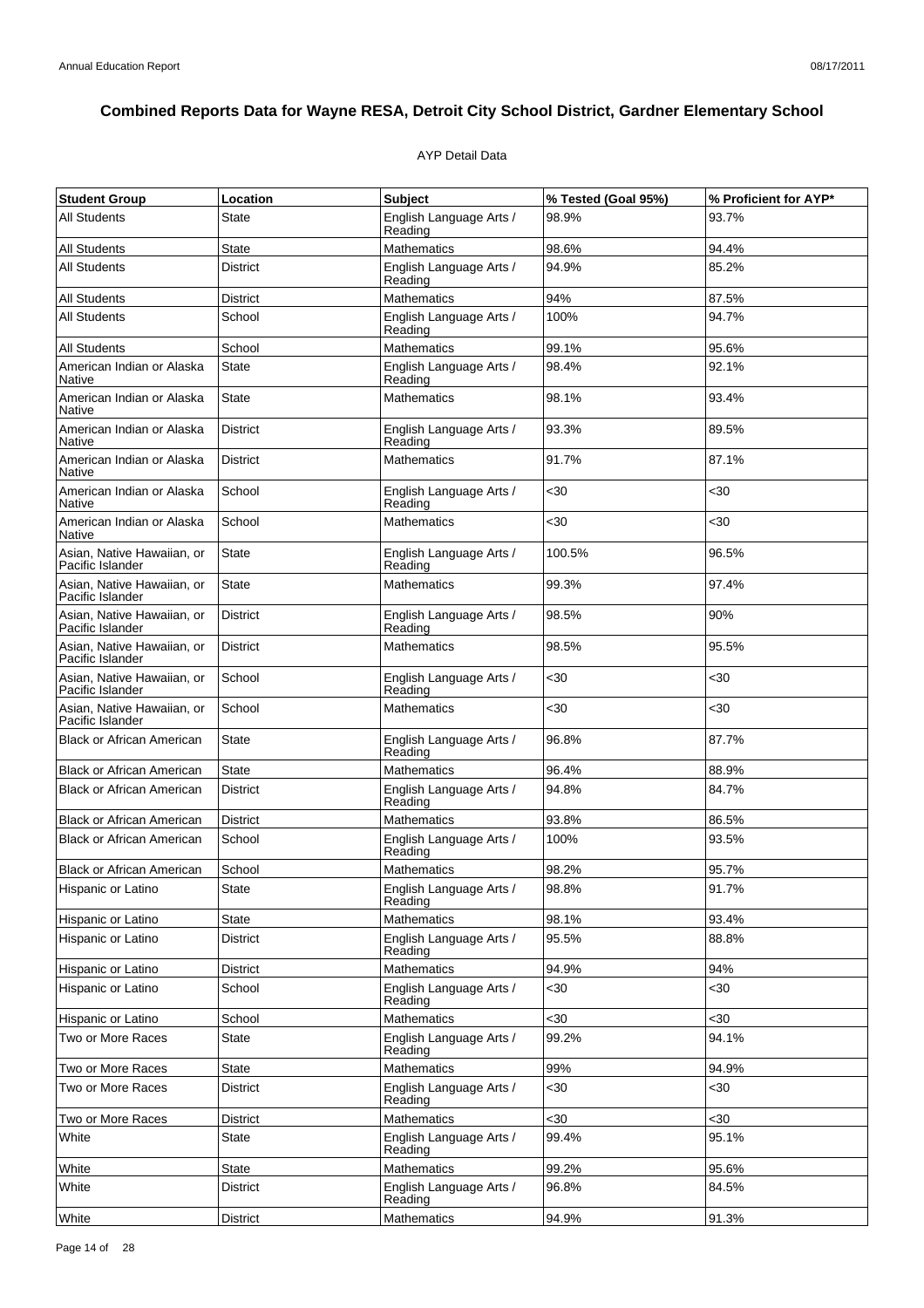### AYP Detail Data

| <b>Student Group</b>              | Location        | <b>Subject</b>                     | % Tested (Goal 95%) | % Proficient for AYP* |
|-----------------------------------|-----------------|------------------------------------|---------------------|-----------------------|
| White                             | School          | English Language Arts /<br>Reading | 100%                | 94.4%                 |
| White                             | School          | <b>Mathematics</b>                 | 100%                | 94.4%                 |
| Economically<br>Disadvantaged     | <b>State</b>    | English Language Arts /<br>Reading | 98.4%               | 90.4%                 |
| Economically<br>Disadvantaged     | <b>State</b>    | <b>Mathematics</b>                 | 98.1%               | 91.9%                 |
| Economically<br>Disadvantaged     | <b>District</b> | English Language Arts /<br>Reading | 95.1%               | 85.1%                 |
| Economically<br>Disadvantaged     | <b>District</b> | <b>Mathematics</b>                 | 94.3%               | 87.6%                 |
| Economically<br>Disadvantaged     | School          | English Language Arts /<br>Reading | 100%                | 95%                   |
| Economically<br>Disadvantaged     | School          | <b>Mathematics</b>                 | 99%                 | 95%                   |
| <b>Limited English Proficient</b> | <b>State</b>    | English Language Arts /<br>Reading | 99%                 | 85.3%                 |
| <b>Limited English Proficient</b> | State           | <b>Mathematics</b>                 | 98.2%               | 91.2%                 |
| <b>Limited English Proficient</b> | <b>District</b> | English Language Arts /<br>Reading | 96.2%               | 88.6%                 |
| <b>Limited English Proficient</b> | <b>District</b> | <b>Mathematics</b>                 | 95.9%               | 93.8%                 |
| <b>Limited English Proficient</b> | School          | English Language Arts /<br>Reading | 100%                | 93.7%                 |
| <b>Limited English Proficient</b> | School          | <b>Mathematics</b>                 | 100%                | 95.2%                 |
| <b>Students with Disabilities</b> | <b>State</b>    | English Language Arts /<br>Reading | 97.8%               | 72.9%                 |
| <b>Students with Disabilities</b> | State           | Mathematics                        | 97.6%               | 78.9%                 |
| <b>Students with Disabilities</b> | <b>District</b> | English Language Arts /<br>Reading | 90.1%               | 55.3%                 |
| <b>Students with Disabilities</b> | <b>District</b> | <b>Mathematics</b>                 | 88.8%               | 66.5%                 |
| <b>Students with Disabilities</b> | School          | English Language Arts /<br>Reading | <30                 | <30                   |
| <b>Students with Disabilities</b> | School          | <b>Mathematics</b>                 | <30                 | $30$                  |

Note: 1100 Recently arrived LEP students took part in the State's ELPA instead of the MEAP/MME/MI-Access.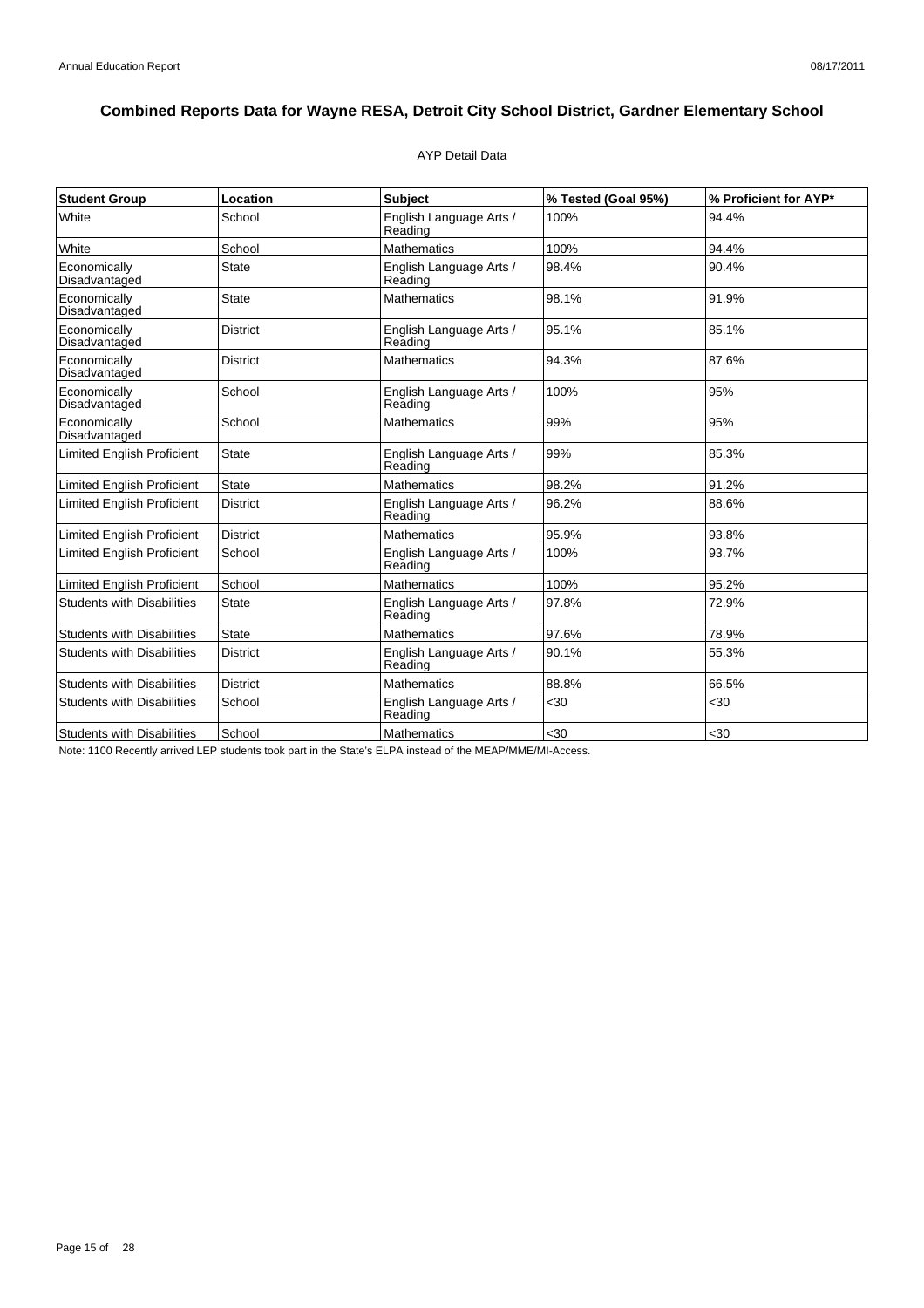AYP Detail Data - Graduation Rate

| <b>Student Group</b>                        | Location        | <b>Graduation Rate (High Schools only) (Goal</b><br>80%) |
|---------------------------------------------|-----------------|----------------------------------------------------------|
| <b>All Students</b>                         | <b>State</b>    | 75.96%                                                   |
| <b>All Students</b>                         | <b>District</b> | 62.27%                                                   |
| American Indian or Alaska Native            | <b>State</b>    | 65.87%                                                   |
| American Indian or Alaska Native            | <b>District</b> | 67.65%                                                   |
| Asian, Native Hawaiian, or Pacific Islander | <b>State</b>    | 87.07%                                                   |
| Asian, Native Hawaiian, or Pacific Islander | <b>District</b> | 70.69%                                                   |
| <b>Black or African American</b>            | <b>State</b>    | 57.97%                                                   |
| <b>Black or African American</b>            | <b>District</b> | 62.72%                                                   |
| Hispanic or Latino                          | <b>State</b>    | 63.52%                                                   |
| Hispanic or Latino                          | <b>District</b> | 59.11%                                                   |
| Two or More Races                           | <b>State</b>    | 66.55%                                                   |
| White                                       | <b>State</b>    | 82.04%                                                   |
| White                                       | <b>District</b> | 39.17%                                                   |
| <b>Economically Disadvantaged</b>           | <b>State</b>    | 66.59%                                                   |
| Economically Disadvantaged                  | <b>District</b> | 63.16%                                                   |
| <b>Limited English Proficient</b>           | <b>State</b>    | 83.13%                                                   |
| <b>Limited English Proficient</b>           | <b>District</b> | $<$ 10                                                   |
| <b>Students with Disabilities</b>           | <b>State</b>    | 58.68%                                                   |
| <b>Students with Disabilities</b>           | <b>District</b> | 45.79%                                                   |

\* All data based on students enrolled for a full academic year.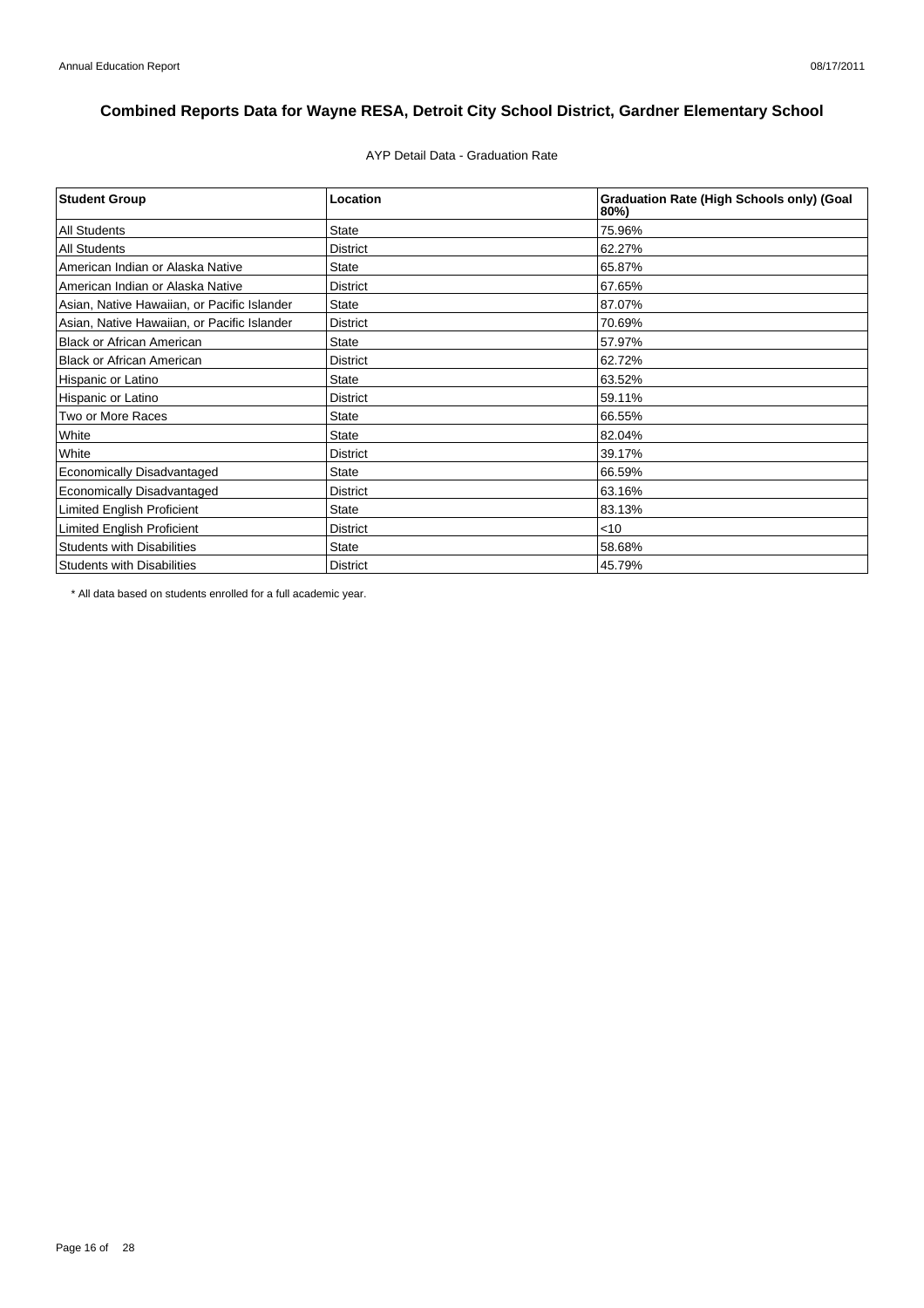### AYP Detail Data - Attendance Rate

| <b>Student Group</b>                        | Location        | Attendance Rate (Goal 90%) |
|---------------------------------------------|-----------------|----------------------------|
| <b>All Students</b>                         | <b>State</b>    | 94.9%                      |
| <b>All Students</b>                         | <b>District</b> | 88.8%                      |
| <b>All Students</b>                         | School          | 89.7%                      |
| American Indian or Alaska Native            | <b>State</b>    | 94%                        |
| American Indian or Alaska Native            | <b>District</b> | 88.6%                      |
| American Indian or Alaska Native            | School          | 96.5%                      |
| Asian, Native Hawaiian, or Pacific Islander | <b>State</b>    | 96.6%                      |
| Asian, Native Hawaiian, or Pacific Islander | <b>District</b> | 93.4%                      |
| Asian, Native Hawaiian, or Pacific Islander | School          | 91.4%                      |
| <b>Black or African American</b>            | <b>State</b>    | 91.9%                      |
| <b>Black or African American</b>            | <b>District</b> | 88.4%                      |
| <b>Black or African American</b>            | School          | 87.9%                      |
| Hispanic or Latino                          | <b>State</b>    | 94.2%                      |
| Hispanic or Latino                          | <b>District</b> | 91.8%                      |
| Hispanic or Latino                          | School          | 92.2%                      |
| Two or More Races                           | <b>State</b>    | 94.7%                      |
| White                                       | <b>State</b>    | 95.6%                      |
| White                                       | <b>District</b> | 89.1%                      |
| White                                       | School          | 90.8%                      |
| <b>Economically Disadvantaged</b>           | <b>State</b>    | 93.4%                      |
| <b>Economically Disadvantaged</b>           | <b>District</b> | 88.3%                      |
| <b>Economically Disadvantaged</b>           | School          | 89.7%                      |
| Limited English Proficient                  | <b>State</b>    | 94.8%                      |
| Limited English Proficient                  | <b>District</b> | 92.1%                      |
| <b>Limited English Proficient</b>           | School          | 90.3%                      |
| <b>Students with Disabilities</b>           | <b>State</b>    | 93.4%                      |
| <b>Students with Disabilities</b>           | <b>District</b> | 86.7%                      |
| <b>Students with Disabilities</b>           | School          | 90.2%                      |

\* All data based on students enrolled for a full academic year.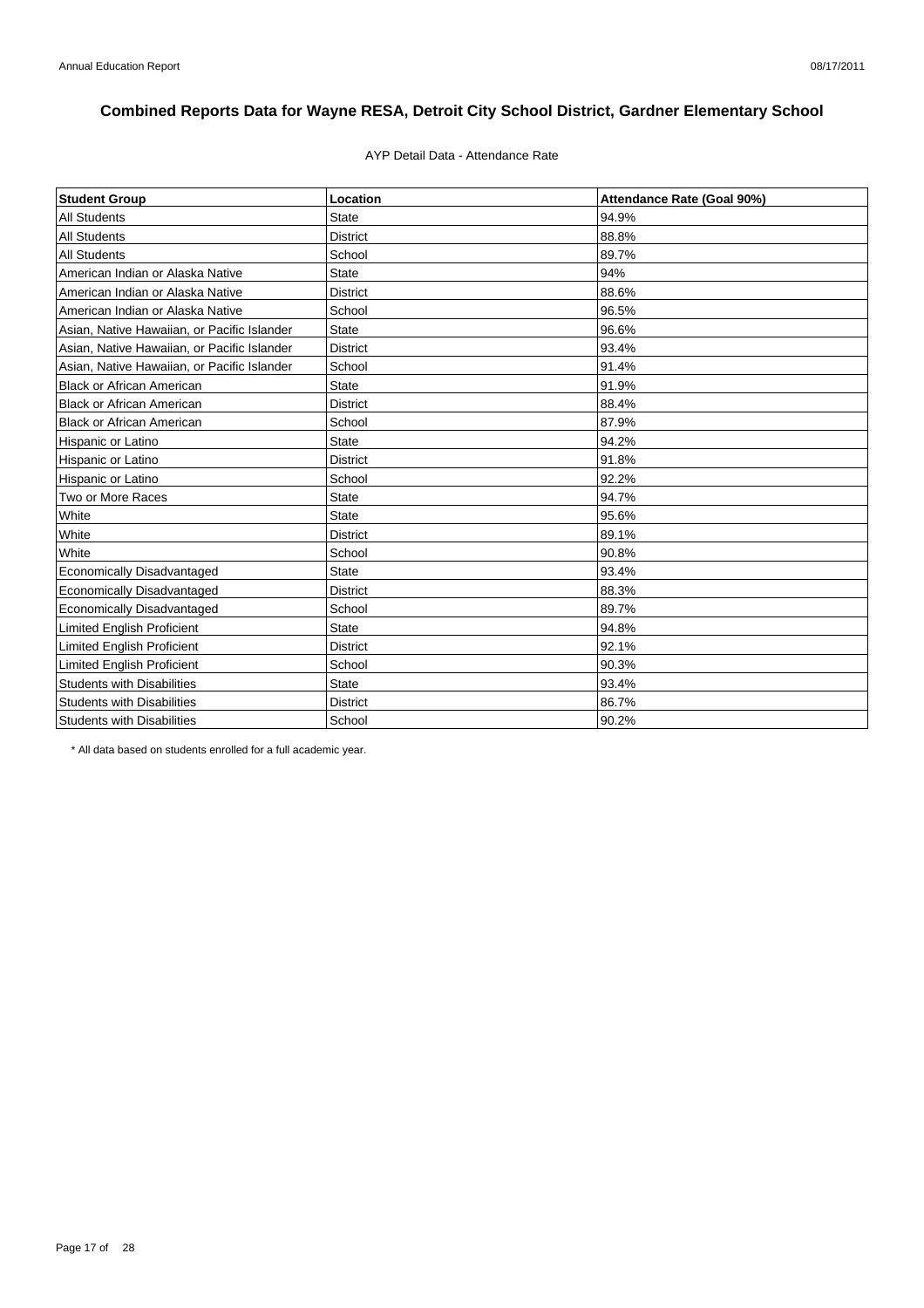Michigan Annual AYP Objectives for Reading/ELA

| School Year  | Grade 3 | Grade 4 | Grade 5 | Grade 6 | Grade 7 | Grade 8 | Grade 11 |
|--------------|---------|---------|---------|---------|---------|---------|----------|
| 2001-02      |         | 38%     |         |         | 31%     |         | 42%      |
| 2002-03      |         | 38%     |         |         | 31%     |         | 42%      |
| $ 2003 - 04$ |         | 38%     |         |         | 31%     |         | 42%      |
| 2004-05      |         | 48%     |         |         | 43%     |         | 52%      |
| 2005-06      | 50%     | 48%     | 46%     | 45%     | 43%     | 41%     | 52%      |
| 2006-07      | 50%     | 48%     | 46%     | 45%     | 43%     | 41%     | 52%      |
| 2007-08      | 60%     | 59%     | 57%     | 56%     | 54%     | 53%     | 61%      |
| 2008-09      | 60%     | 59%     | 57%     | 56%     | 54%     | 53%     | 61%      |
| 2009-10      | 70%     | 69%     | 68%     | 67%     | 66%     | 65%     | 71%      |
| $ 2010 - 11$ | 78%     | 77%     | 76%     | 75%     | 74%     | 73%     | 79%      |
| 2011-12      | 86%     | 85%     | 84%     | 83%     | 82%     | 82%     | 86%      |
| $ 2012 - 13$ | 93%     | 92%     | 92%     | 91%     | 91%     | 91%     | 93%      |
| $ 2013 - 14$ | 100%    | 100%    | 100%    | 100%    | 100%    | 100%    | 100%     |

08/17/2011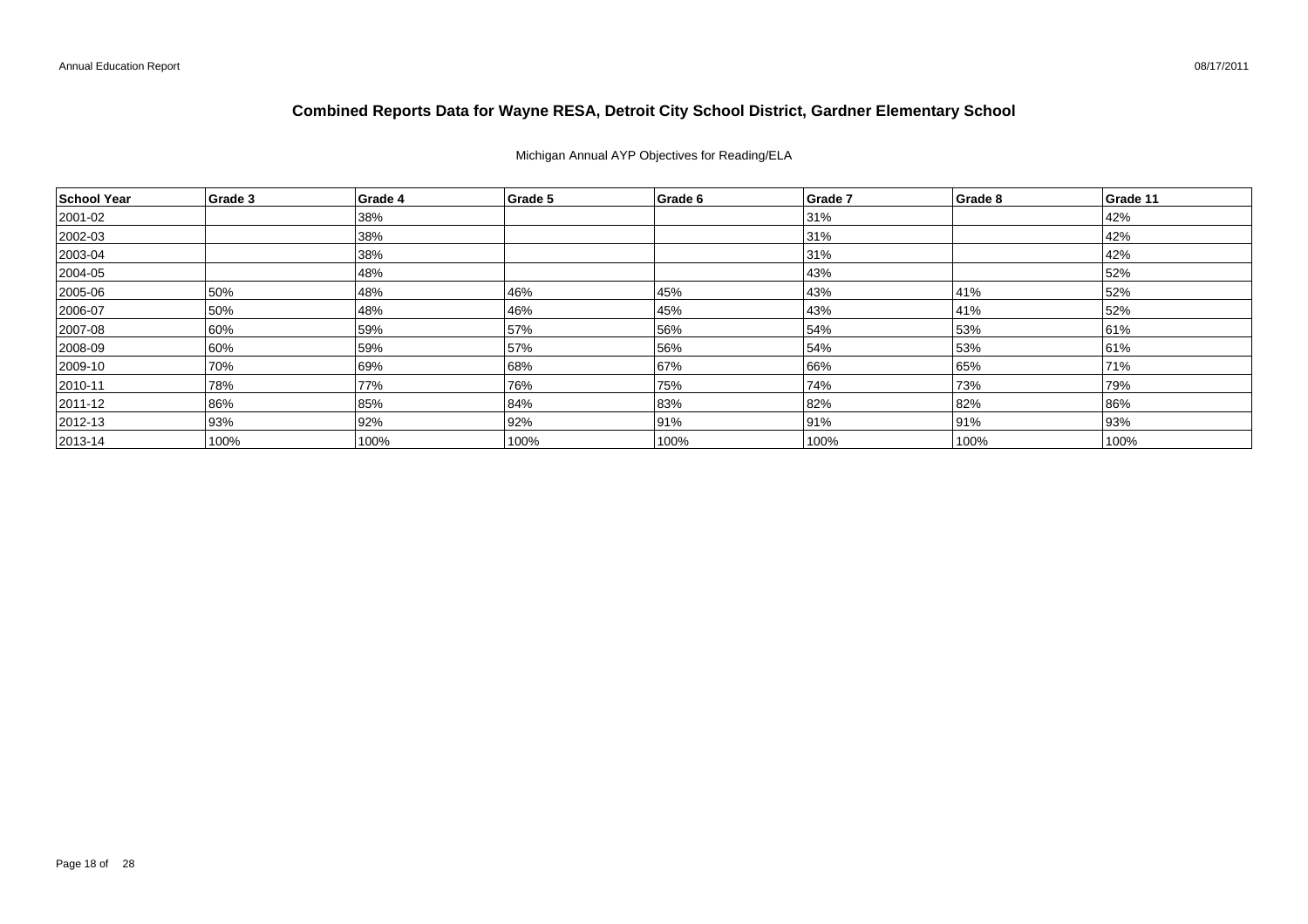## Michigan Annual AYP Objectives for Mathematics

| School Year   | Grade 3 | Grade 4 | Grade 5 | Grade 6 | Grade 7 | Grade 8 | Grade 11 |
|---------------|---------|---------|---------|---------|---------|---------|----------|
| 2001-02       |         | 47%     |         |         |         | 31%     | 33%      |
| 2002-03       |         | 47%     |         |         |         | 31%     | 33%      |
| $ 2003 - 04$  |         | 47%     |         |         |         | 31%     | 33%      |
| 2004-05       |         | 56%     |         |         |         | 43%     | 44%      |
| $ 2005 - 06$  | 59%     | 56%     | 53%     | 50%     | 46%     | 43%     | 44%      |
| 2006-07       | 59%     | 56%     | 53%     | 50%     | 46%     | 43%     | 44%      |
| 2007-08       | 67%     | 65%     | 62%     | 60%     | 57%     | 54%     | 55%      |
| 2008-09       | 67%     | 65%     | 62%     | 60%     | 57%     | 54%     | 55%      |
| 2009-10       | 67%     | 65%     | 62%     | 60%     | 57%     | 54%     | 55%      |
| $ 2010 - 11$  | 75%     | 74%     | 71%     | 70%     | 67%     | 66%     | 67%      |
| 2011-12       | 83%     | 82%     | 81%     | 80%     | 78%     | 77%     | 78%      |
| $ 2012 - 13$  | 91%     | 91%     | 90%     | 90%     | 89%     | 89%     | 89%      |
| $ 2013 - 14 $ | 100%    | 100%    | 100%    | 100%    | 100%    | 100%    | 100%     |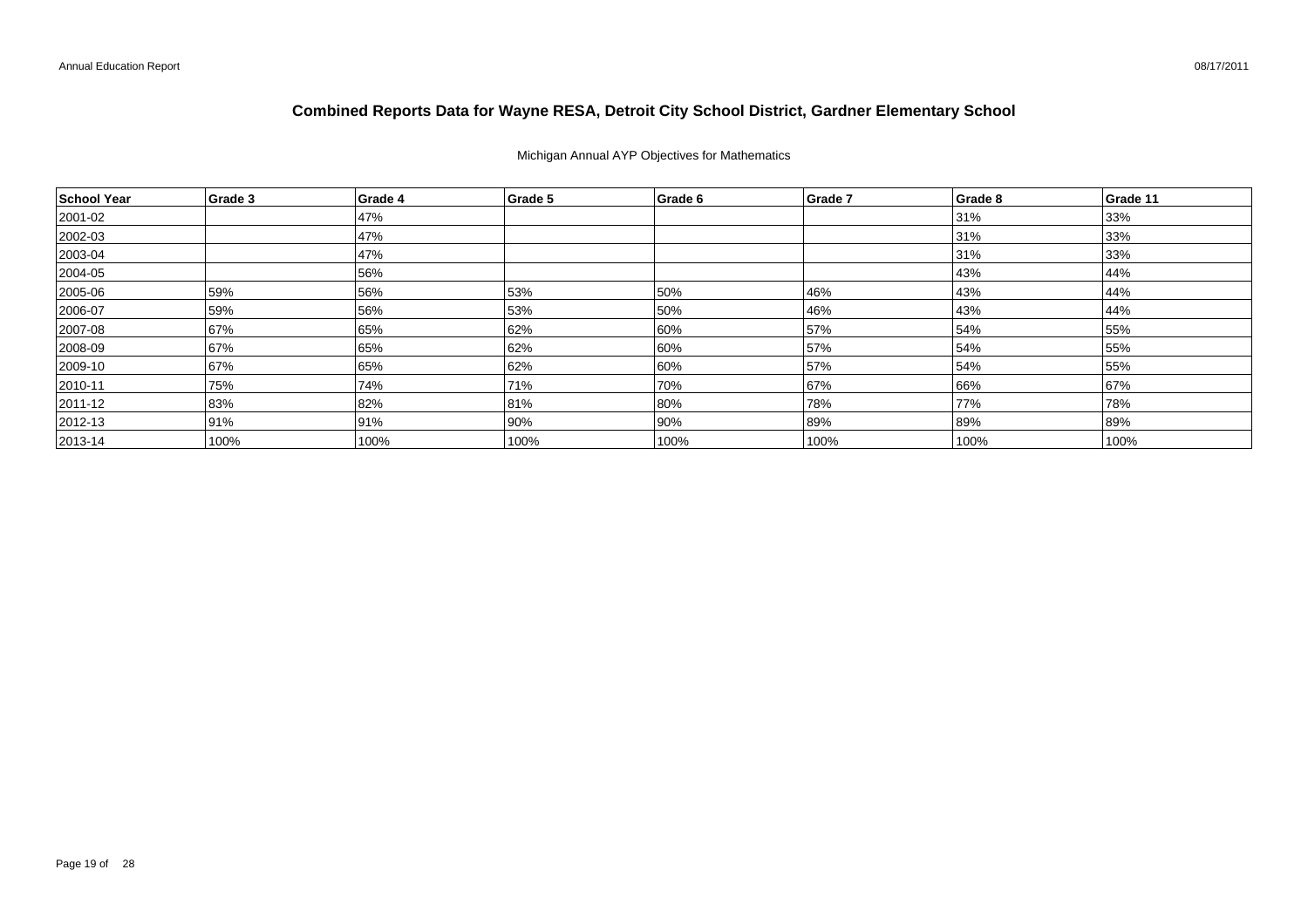School AYP Status

| <b>Title 1 Status</b> | <b>AYP ELA/Reading Status</b> | <b>AYP Mathematics Status</b> | <b>AYP Overall Status</b> | <b>Education Yes Report Card</b><br>Grade | ! ⊺School Improvement Status⊺Years in Improvement |  |
|-----------------------|-------------------------------|-------------------------------|---------------------------|-------------------------------------------|---------------------------------------------------|--|
| Yes                   | Not Me                        | Not Me                        | <b>INot Met</b>           |                                           | School<br>Improvement                             |  |

% of Schools making AYP: 79.1%<br>% of Schools in School Improvement status: 4.3%<br>% of Schools in Corrective Action status: 1.8%<br>% of Schools in Restructuring status: 5.3%<br>% of Title I Schools in School Improvement status: 2.

% of Title I Schools in Restructuring status: 3.6%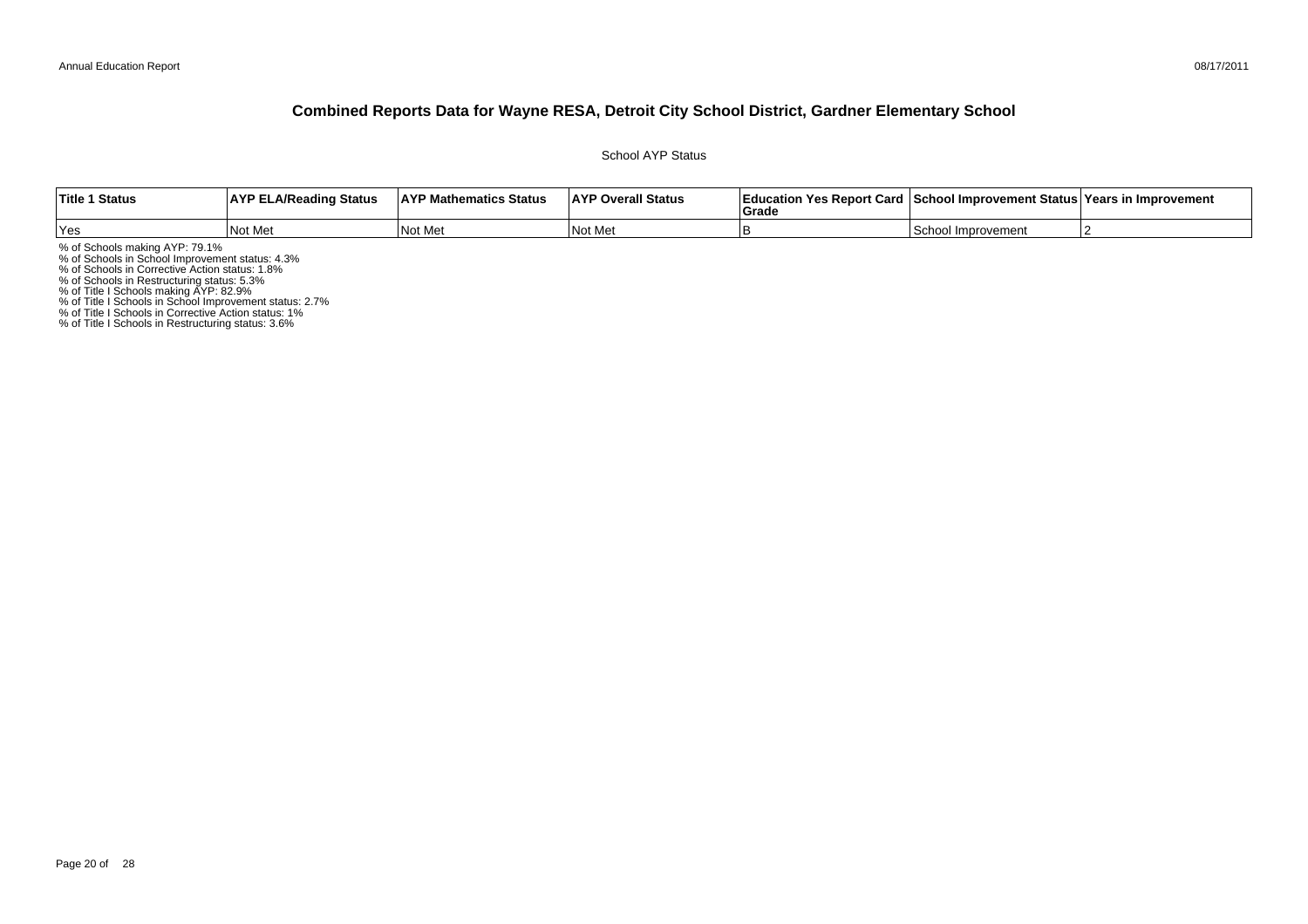Teacher Quality Data

|                                                                                                             | Other | 'B.A. | <b>M.A.</b> | l Ph.D |
|-------------------------------------------------------------------------------------------------------------|-------|-------|-------------|--------|
| Professional Qualifications<br>of All Public Elementary and  <br>Secondary School Teachers<br>In the School |       |       | ،8          |        |

Professional Qualifications are defined by the State and may include information such as the degrees of public school teachers<br>e.g., percentage of teachers with Bachelors Degrees or Masters Degrees) or the percentage of fu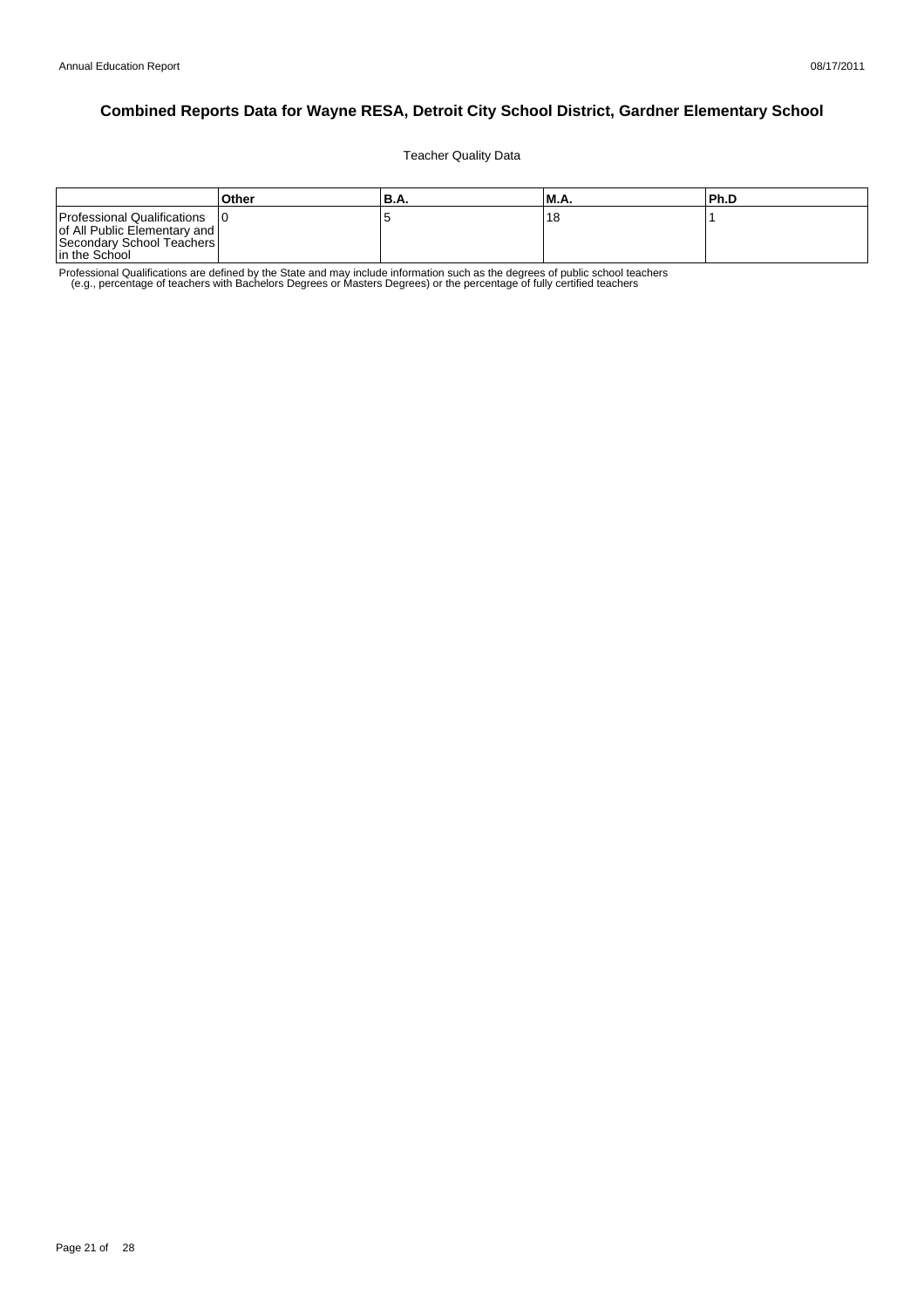Teacher Quality Data

|                                                                                                                   | <b>Certification Percent</b> |
|-------------------------------------------------------------------------------------------------------------------|------------------------------|
| Percentage of Public Elementary and Secondary School Teachers in the 14.2%<br>School with Emergency Certification |                              |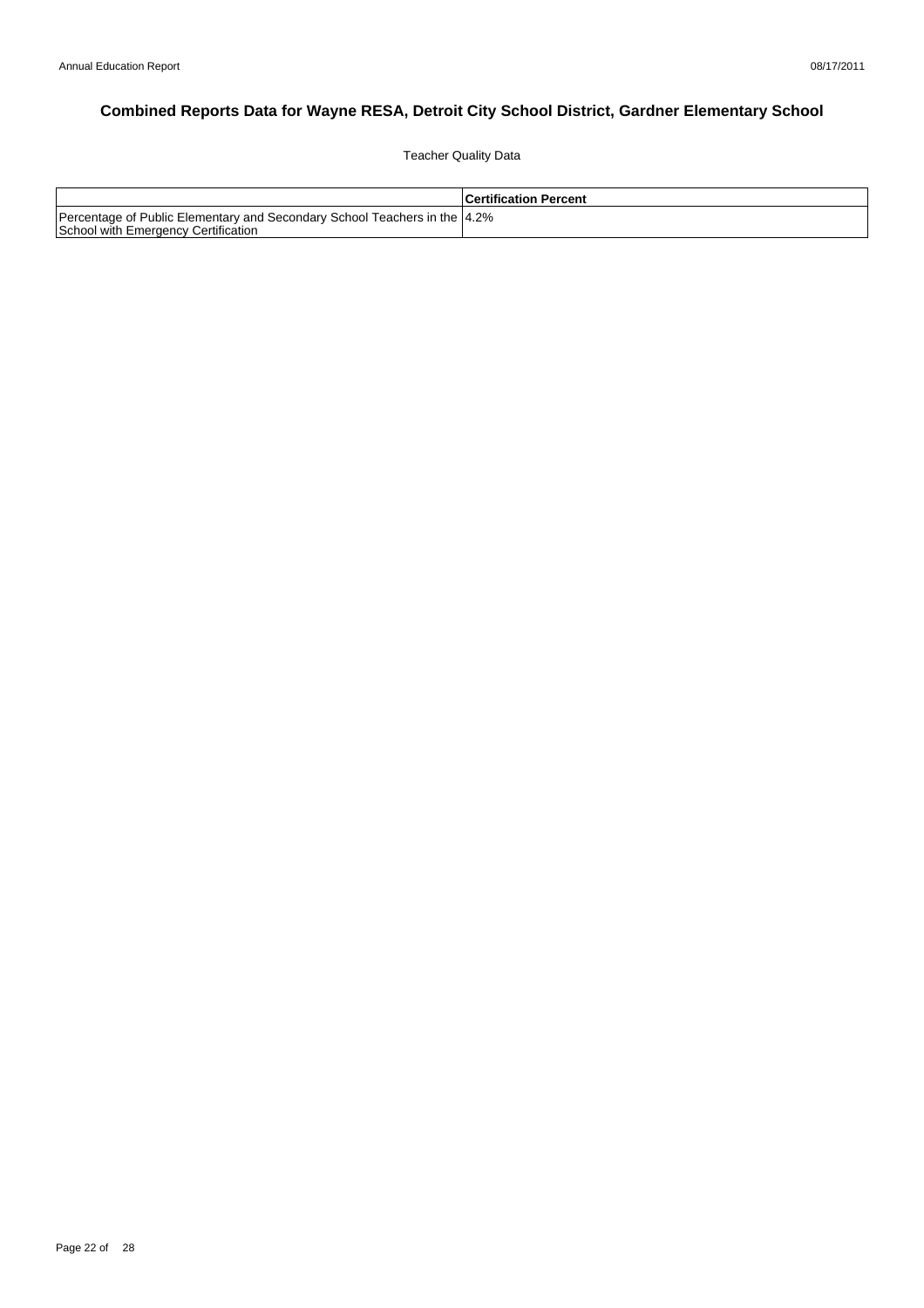Teacher Quality Data

|                                                                                                                        | School Aggregate |
|------------------------------------------------------------------------------------------------------------------------|------------------|
| Percentage of Core Academic Subject Elementary and Secondary<br>School Classes not Taught by Highly Qualified Teachers | 0%               |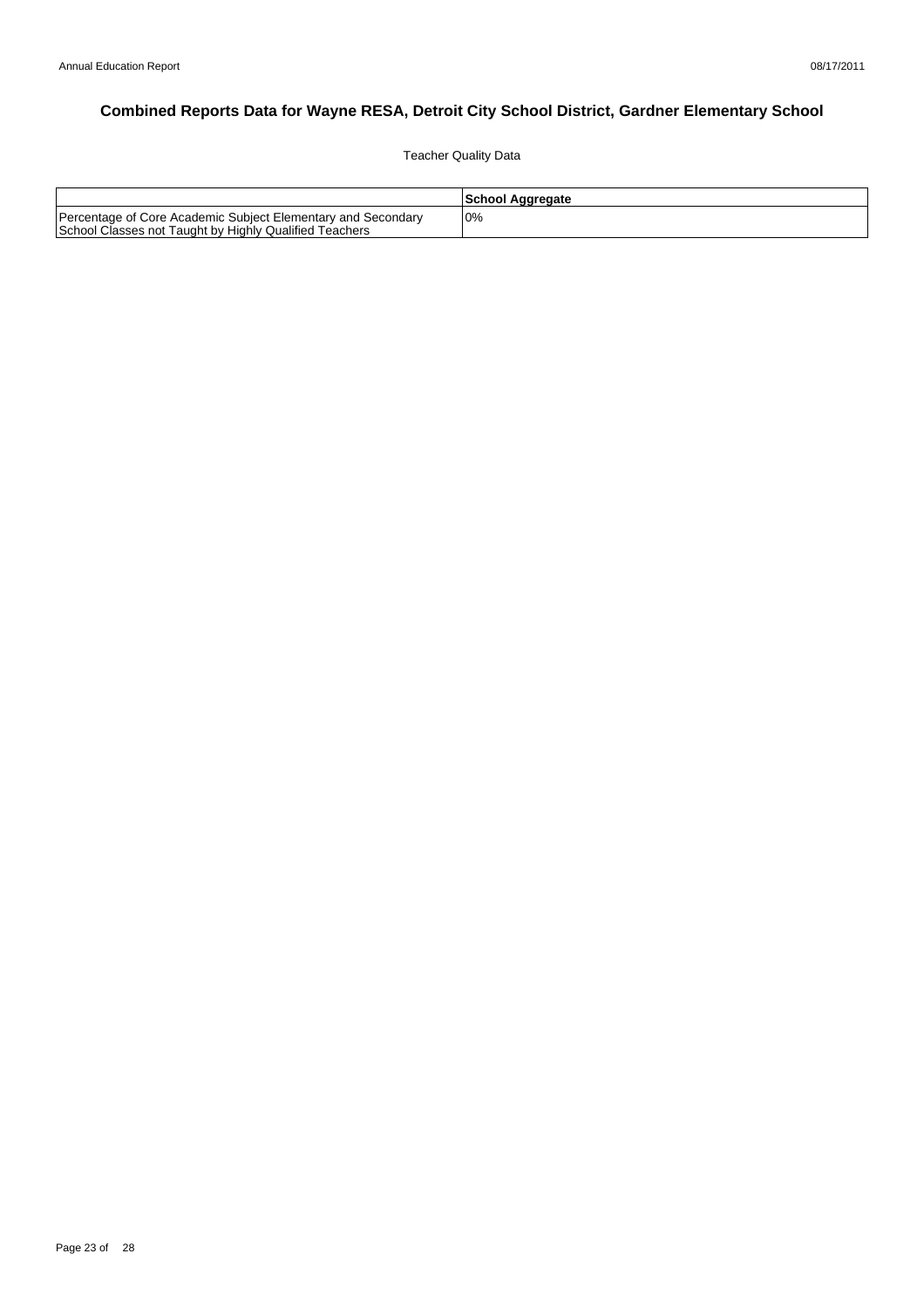| <b>Reporting Group</b>                                                                                         | <b>Percent of Students</b> | <b>Percent below Basic</b> | <b>Percent Basic</b> | <b>Percent Proficient</b> | <b>Percent Advanced</b> |
|----------------------------------------------------------------------------------------------------------------|----------------------------|----------------------------|----------------------|---------------------------|-------------------------|
| <b>All Students</b>                                                                                            | 100                        | 22                         | 43                   | 30                        | 5                       |
| Male<br>Female                                                                                                 | 50<br>50                   | 22<br>22                   | 41<br>45             | 30<br>29                  |                         |
| National Lunch<br><b>Program Eligility</b><br>Eligible<br>Not Eligible<br>Info not available                   | 43<br>56                   | 36                         | 47<br>40<br>ŧ        | 16<br>40                  |                         |
| Race Ethnicity<br>White<br><b>Black</b><br>Hispanic<br>Asian Amer/Pacif Isl<br>American Indian<br>Unclassified | 71<br>20<br>5<br>3         | 14<br>52<br>29<br>13       | 43<br>39<br>51<br>32 | 37<br>9<br>19<br>36       | 19                      |
| Student classified as<br>having a disability<br><b>SD</b><br>Not SD                                            | 12<br>88                   | 42<br>19                   | 39<br>44             | 17<br>31                  | 6                       |
| Student is an English<br>Language Learner<br><b>ELL</b><br>Not ELL                                             | 3<br>97                    | 48<br>21                   | 40<br>43             | 11<br>31                  | 5                       |

#### NAEP 2009 Grade 4 Mathematics Results

‡ Reporting Standards not met.<br>Note: Observed differences are not necessarily statistically significant. Detail may not sum to total because of rounding.<br>SOURCE: U.S. Department of Education. Institute for Education Scien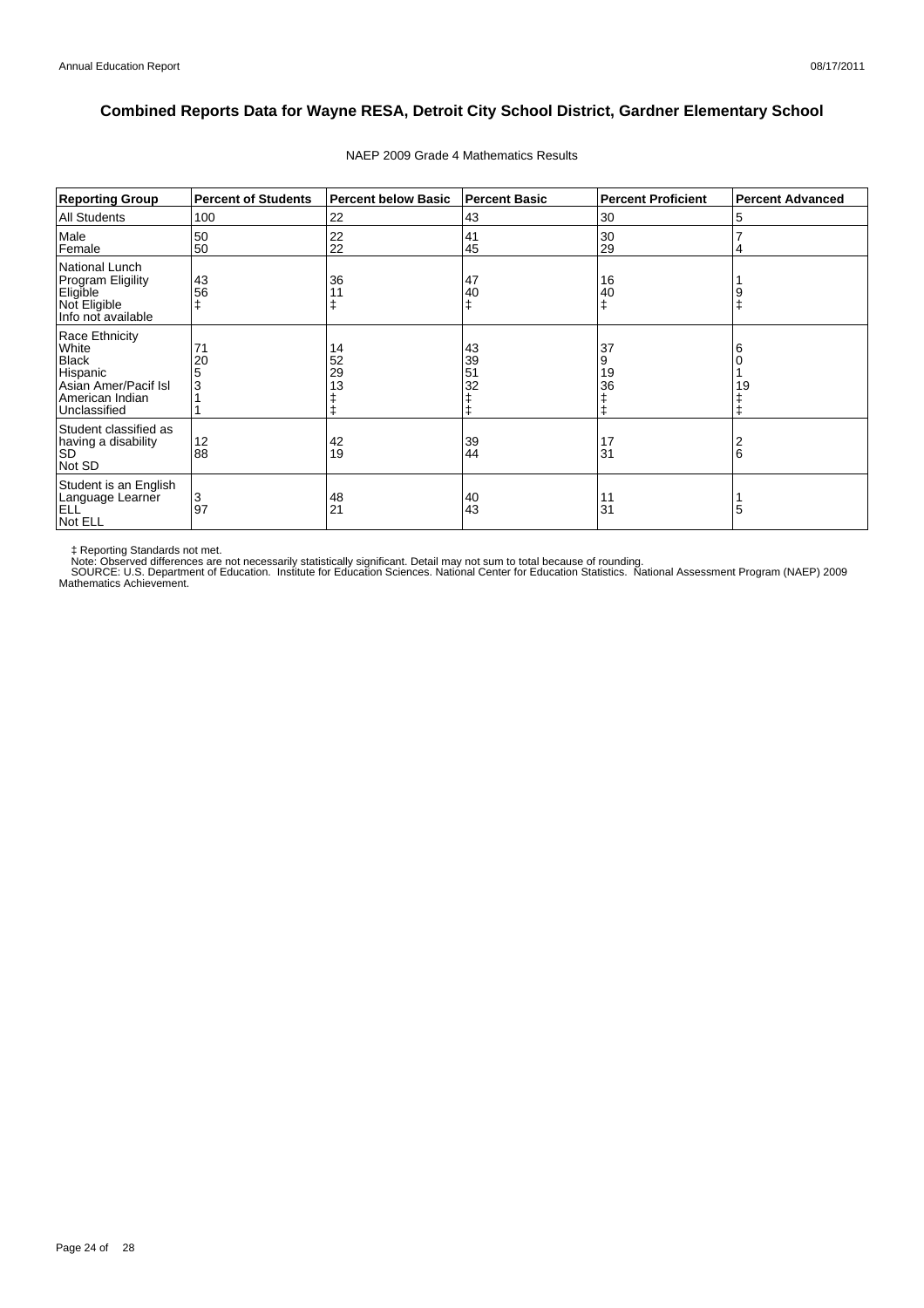| <b>Reporting Group</b>                                                                                         | <b>Percent of Students</b> | <b>Percent below Basic</b> | <b>Percent Basic</b> | <b>Percent Proficient</b> | <b>Percent Advanced</b> |
|----------------------------------------------------------------------------------------------------------------|----------------------------|----------------------------|----------------------|---------------------------|-------------------------|
| <b>All Students</b>                                                                                            | 100                        | 32                         | 37                   | 24                        |                         |
| Male<br>Female                                                                                                 | 51<br>49                   | 31<br>33                   | 37<br>38             | 24<br>24                  | 8<br>5                  |
| National Lunch<br><b>Program Eligility</b><br>Eligible<br>Not Eligible<br>Info not available                   | 38<br>62                   | 50<br>21                   | 37<br>38<br>ŧ        | 12<br>31                  | 10                      |
| Race Ethnicity<br>White<br><b>Black</b><br>Hispanic<br>Asian Amer/Pacif Isl<br>American Indian<br>Unclassified | 74<br>18                   | 23<br>68<br>38             | 40<br>27<br>45<br>30 | 29<br>4<br>15<br>31       | 28                      |
| Student classified as<br>having a disability<br><b>SD</b><br>Not SD                                            | 10<br>90                   | 75<br>27                   | 22<br>39             | 2<br>27                   |                         |
| Student is an English<br>Language Learner<br><b>ELL</b><br>Not ELL                                             | 2<br>98                    | 58<br>32                   | 32<br>37             | 10<br>24                  |                         |

#### NAEP 2009 Grade 8 Mathematics Results

‡ Reporting Standards not met.<br>NOTE: Detail may not sum to totals because of rounding. Some apparent differences between estimates may not be statistically significant.<br>NOTE: Detail may not sum to totals because of roundin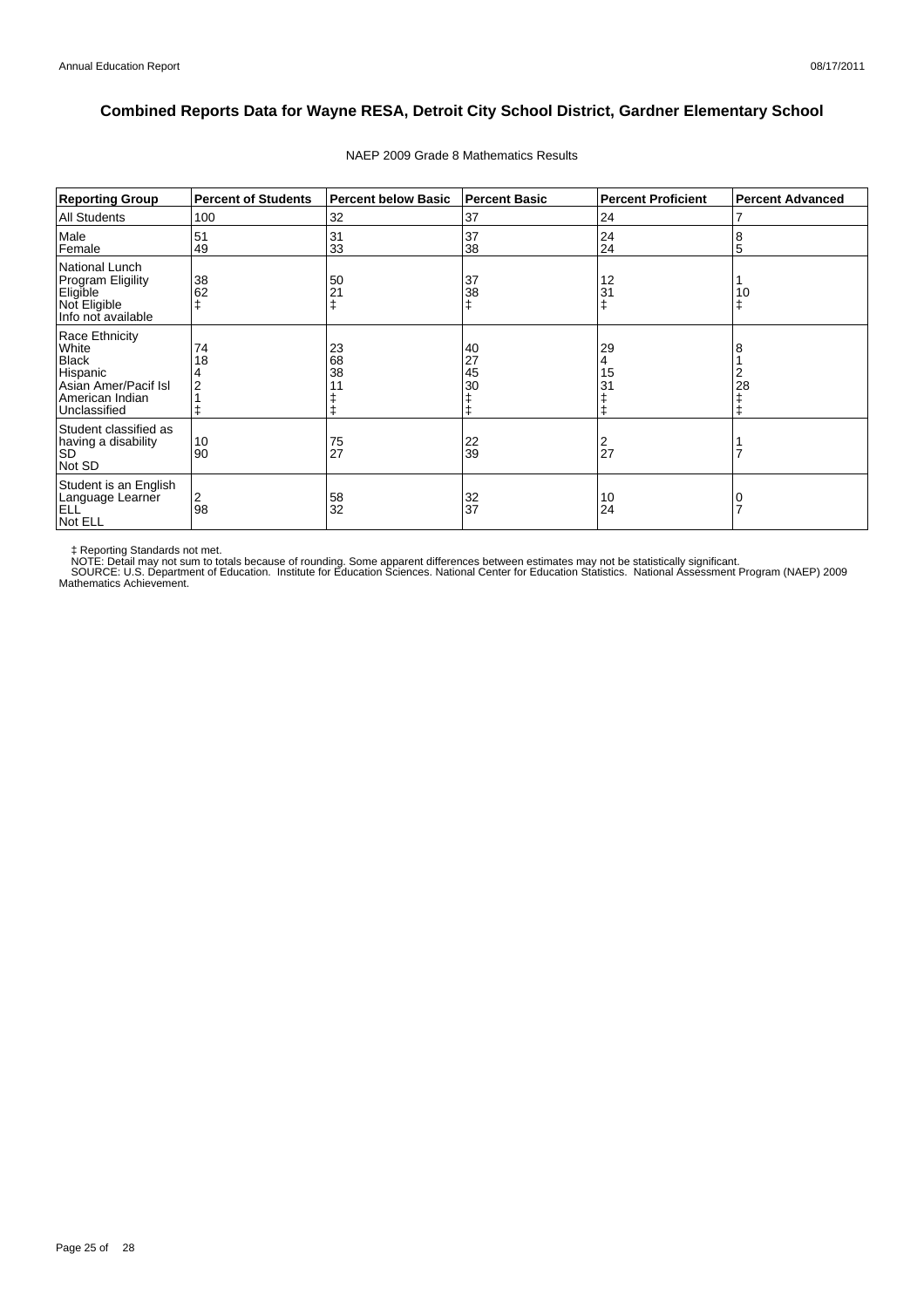| <b>Reporting Group</b>                                                                                         | <b>Percent of Students</b> | <b>Percent below Basic</b> | <b>Percent Basic</b> | <b>Percent Proficient</b> | <b>Percent Advanced</b> |
|----------------------------------------------------------------------------------------------------------------|----------------------------|----------------------------|----------------------|---------------------------|-------------------------|
| All Students                                                                                                   | 100                        | 36                         | 34                   | 23                        | 6                       |
| Male<br>Female                                                                                                 | 50<br>50                   | 39<br>32                   | 35<br>34             | 21<br>26                  | 5<br>8                  |
| National Lunch<br>Program Eligility<br>Eligible<br>Not Eligible<br>Info not available                          | 43<br>57<br>#              | 52<br>24                   | 33<br>36<br>ŧ        | 13<br>31                  | 2<br>10<br>ŧ            |
| Race Ethnicity<br>White<br><b>Black</b><br>Hispanic<br>Asian Amer/Pacif Isl<br>American Indian<br>Unclassified | 71<br>19<br>3              | 28<br>65<br>49<br>21       | 36<br>26<br>34<br>37 | 28<br>15<br>25            | 8<br>2<br>17            |
| Student classified as<br>having a disability<br><b>SD</b><br>Not SD                                            | 10<br>90                   | 66<br>32                   | 24<br>36             | 8<br>25                   | 3<br>$\overline{7}$     |
| Student is an English<br>Language Learner<br>ELL <sup>'</sup><br>Not ELL                                       | 3<br>97                    | 65<br>35                   | 26<br>35             | 9<br>24                   |                         |

#### NAEP 2009 Grade 4 Reading Results

# Rounds to zero

‡ Reporting Standards not met.<br>NOTE: Detail may not sum to totals because of rounding. Some apparent differences between estimates may not be statistically significant.<br>SOURCE: U.S. Department of Education, Institute of Ed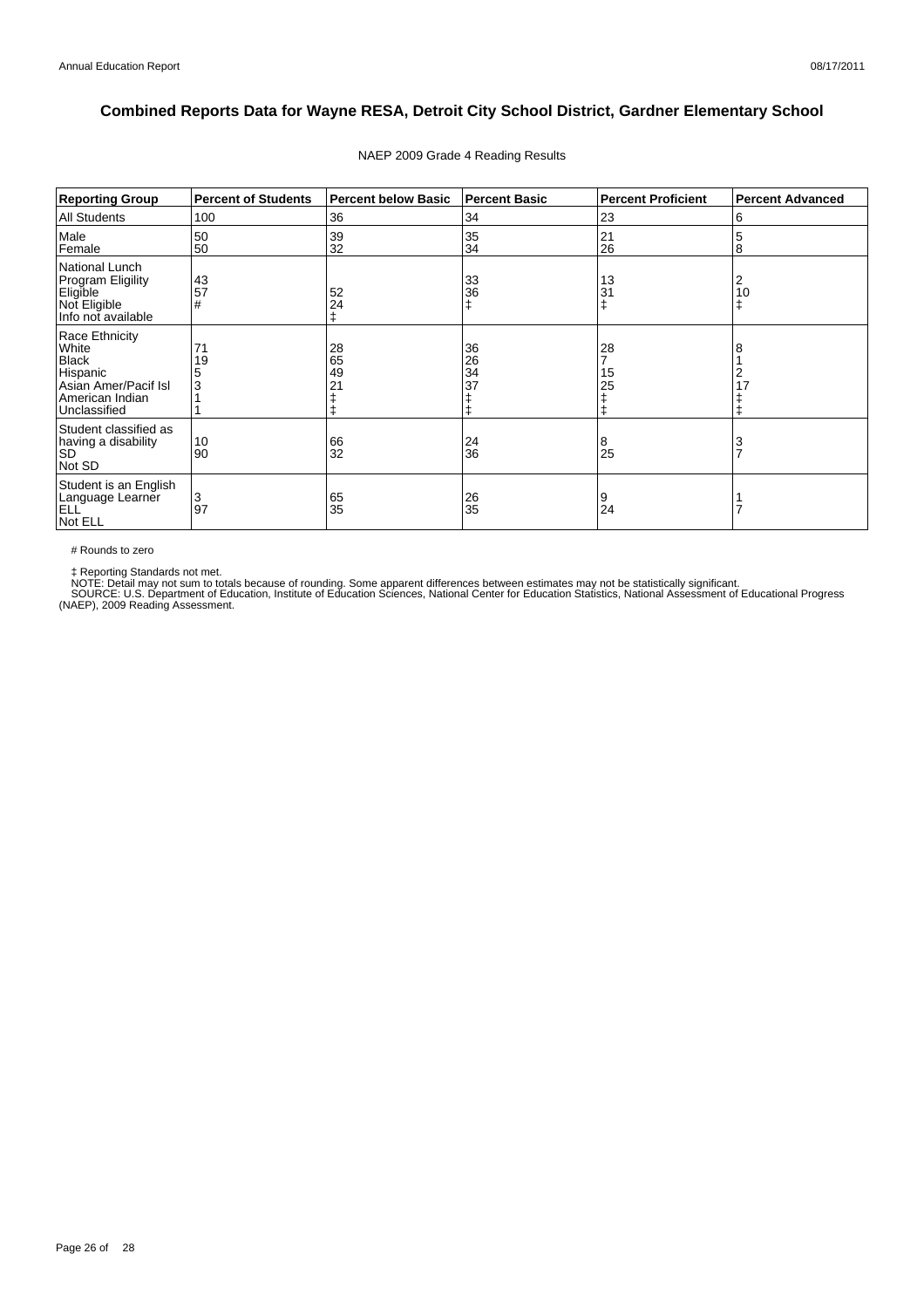| <b>Reporting Group</b>                                                                                         | <b>Percent of Students</b> | <b>Percent below Basic</b> | <b>Percent Basic</b> | <b>Percent Proficient</b> | <b>Percent Advanced</b> |
|----------------------------------------------------------------------------------------------------------------|----------------------------|----------------------------|----------------------|---------------------------|-------------------------|
| <b>All Students</b>                                                                                            | 100                        | 28                         | 41                   | 28                        | 3                       |
| Male<br>Female                                                                                                 | 51<br>49                   | 33<br>23                   | 42<br>41             | 23<br>32                  | ۷                       |
| <b>National Lunch</b><br>Program Eligility<br>Eligible<br>Not Eligible<br>Info not available                   | 37<br>62                   | 44<br>18                   | 41<br>42             | 14<br>36<br>ŧ             |                         |
| Race Ethnicity<br>White<br><b>Black</b><br>Hispanic<br>Asian Amer/Pacif Isl<br>American Indian<br>Unclassified | 74<br>18                   | 21<br>54<br>40             | 32<br>37<br>34       | 32<br>9<br>24             |                         |
| Student classified as<br>having a disability<br><b>SD</b><br>Not SD                                            | 9<br>91                    | 73<br>23                   | $^{22}_{43}$         | 4<br>30                   | #<br>3                  |
| Student is an English<br>Language Learner<br>ELL <sup>'</sup><br>Not ELL                                       | 2<br>98                    | 60<br>27                   | 33<br>42             | 8<br>28                   | 3                       |

#### NAEP 2009 Grade 8 Reading Results

# Rounds to zero

‡ Reporting Standards not met.<br>NOTE: Detail may not sum to totals because of rounding. Some apparent differences between estimates may not be statistically significant.<br>SOURCE: U.S. Department of Education, Institute of Ed